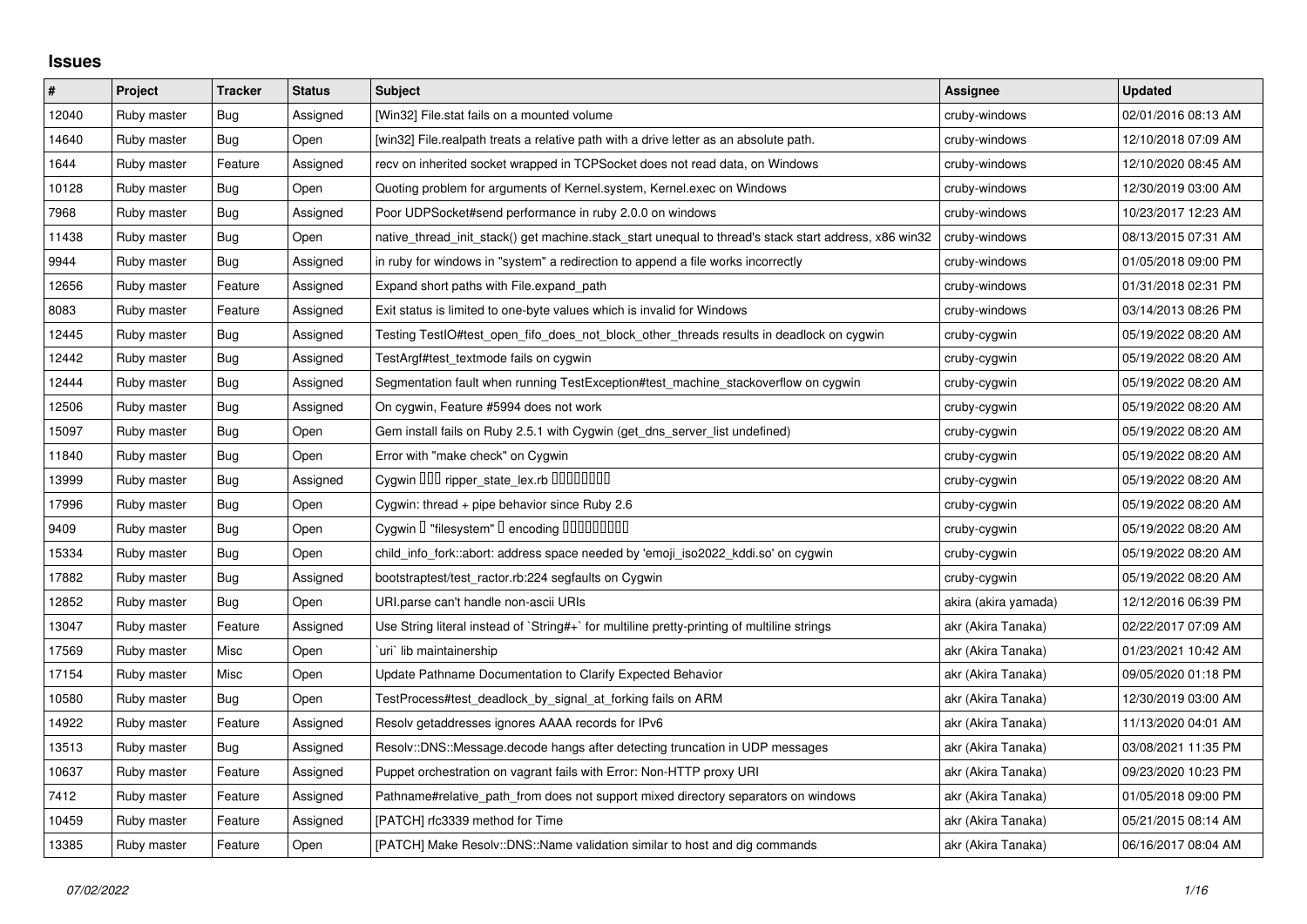| $\pmb{\#}$ | Project     | <b>Tracker</b> | <b>Status</b> | <b>Subject</b>                                                                                              | <b>Assignee</b>                     | <b>Updated</b>      |
|------------|-------------|----------------|---------------|-------------------------------------------------------------------------------------------------------------|-------------------------------------|---------------------|
| 11322      | Ruby master | Feature        | Assigned      | OpenUri: RuntimeError: HTTP redirection loop                                                                | akr (Akira Tanaka)                  | 11/13/2020 03:52 AM |
| 17173      | Ruby master | Feature        | Open          | open-uri I ciphers IIIIIII                                                                                  | akr (Akira Tanaka)                  | 09/25/2020 09:17 AM |
| 18651      | Ruby master | Bug            | Open          | oob access in CP51932 -> CP50220 transcoder                                                                 | akr (Akira Tanaka)                  | 03/23/2022 01:17 PM |
| 10129      | Ruby master | Feature        | Assigned      | More descriptive error message for failed net/http requests                                                 | akr (Akira Tanaka)                  | 01/05/2018 09:01 PM |
| 17473      | Ruby master | Feature        | Open          | Make Pathname to embedded class of Ruby                                                                     | akr (Akira Tanaka)                  | 01/07/2022 09:25 AM |
| 8445       | Ruby master | Bug            | Assigned      | IO.open and IO#set_enconding does not support :fallback option                                              | akr (Akira Tanaka)                  | 06/14/2022 06:02 AM |
| 16985      | Ruby master | Feature        | Open          | Improve `pp` for `Hash` and `String`                                                                        | akr (Akira Tanaka)                  | 06/26/2020 09:51 AM |
| 12497      | Ruby master | Feature        | Assigned      | GMP version of divmod may be slower                                                                         | akr (Akira Tanaka)                  | 08/10/2016 03:11 AM |
| 18450      | Ruby master | Feature        | Assigned      | Force break in prettyprint                                                                                  | akr (Akira Tanaka)                  | 12/29/2021 02:02 PM |
| 17296      | Ruby master | Feature        | Assigned      | Feature: Pathname#chmod use FileUtils.chmod instead of File                                                 | akr (Akira Tanaka)                  | 08/30/2021 06:51 AM |
| 17297      | Ruby master | Feature        | Assigned      | Feature: Introduce Pathname.mktmpdir                                                                        | akr (Akira Tanaka)                  | 08/30/2021 06:51 AM |
| 17295      | Ruby master | Feature        | Assigned      | Feature: Create a directory and file with Pathname#touch                                                    | akr (Akira Tanaka)                  | 09/28/2021 01:20 AM |
| 17294      | Ruby master | Feature        | Assigned      | Feature: Allow method chaining with Pathname#mkpath Pathname#rmtree                                         | akr (Akira Tanaka)                  | 08/30/2021 06:52 AM |
| 3608       | Ruby master | Feature        | Assigned      | Enhancing Pathname#each_child to be lazy                                                                    | akr (Akira Tanaka)                  | 12/25/2017 06:14 PM |
| 18654      | Ruby master | Feature        | Open          | Enhancements to prettyprint                                                                                 | akr (Akira Tanaka)                  | 05/12/2022 01:44 PM |
| 11312      | Ruby master | Feature        | Open          | Add Resolv::DNS::Resource::IN::SPF                                                                          | akr (Akira Tanaka)                  | 07/01/2015 03:26 AM |
| 7362       | Ruby master | Feature        | Assigned      | Adding Pathname#start_with?                                                                                 | akr (Akira Tanaka)                  | 12/25/2017 06:15 PM |
| 16937      | Ruby master | Feature        | Assigned      | Add DNS over HTTP to Resolv                                                                                 | akr (Akira Tanaka)                  | 12/10/2020 09:15 AM |
| 14066      | Ruby master | Feature        | Assigned      | Add CAA DNS RR on Resolv                                                                                    | akr (Akira Tanaka)                  | 11/10/2017 06:50 AM |
| 15371      | Ruby master | Feature        | Assigned      | <b>IRB with ARGV</b>                                                                                        | aycabta (aycabta.)                  | 02/14/2020 11:35 AM |
| 18459      | Ruby master | Feature        | Assigned      | IRB autocomplete dropdown colour options                                                                    | aycabta (aycabta .)                 | 01/05/2022 02:15 AM |
| 13604      | Ruby master | Feature        | Assigned      | Exposing alternative interface of readline                                                                  | aycabta (aycabta.)                  | 01/20/2020 05:34 AM |
| 14917      | Ruby master | Misc           | Assigned      | Add RDoc documents to tar ball                                                                              | aycabta (aycabta.)                  | 07/21/2018 09:29 AM |
| 9507       | Ruby master | Bug            | Open          | Ruby 2.1.0 is broken on ARMv5: tried to create Proc object without a block                                  | charliesome (Charlie<br>Somerville) | 01/05/2018 09:00 PM |
| 18639      | Ruby master | Feature        | Open          | Update Unicode data to Unicode Version 15.0.0                                                               | duerst (Martin Dürst)               | 03/22/2022 07:38 PM |
| 6351       | Ruby master | <b>Bug</b>     | Assigned      | transcode table generator does not support multi characters of Unicode                                      | duerst (Martin Dürst)               | 12/25/2017 06:15 PM |
| 7742       | Ruby master | <b>Bug</b>     | Open          | System encoding (Windows-1258) is not recognized by Ruby to convert back to UTF-8                           | duerst (Martin Dürst)               | 12/25/2017 06:15 PM |
| 18337      | Ruby master | <b>Bug</b>     | Assigned      | Ruby allows zero-width characters in identifiers                                                            | duerst (Martin Dürst)               | 11/24/2021 09:13 AM |
| 13671      | Ruby master | <b>Bug</b>     | Assigned      | Regexp with lookbehind and case-insensitivity raises RegexpError only on strings with certain<br>characters | duerst (Martin Dürst)               | 11/30/2021 04:42 AM |
| 18601      | Ruby master | Bug            | Open          | Invalid byte sequences in Big5 encodings                                                                    | duerst (Martin Dürst)               | 02/23/2022 07:59 AM |
| 16842      | Ruby master | Bug            | Assigned      | inspect` prints the UTF-8 character U+0085 (NEXT LINE) verbatim even though it is not printable             | duerst (Martin Dürst)               | 02/26/2021 05:43 AM |
| 17400      | Ruby master | Bug            | Open          | Incorrect character downcase for Greek Sigma                                                                | duerst (Martin Dürst)               | 12/17/2020 06:56 AM |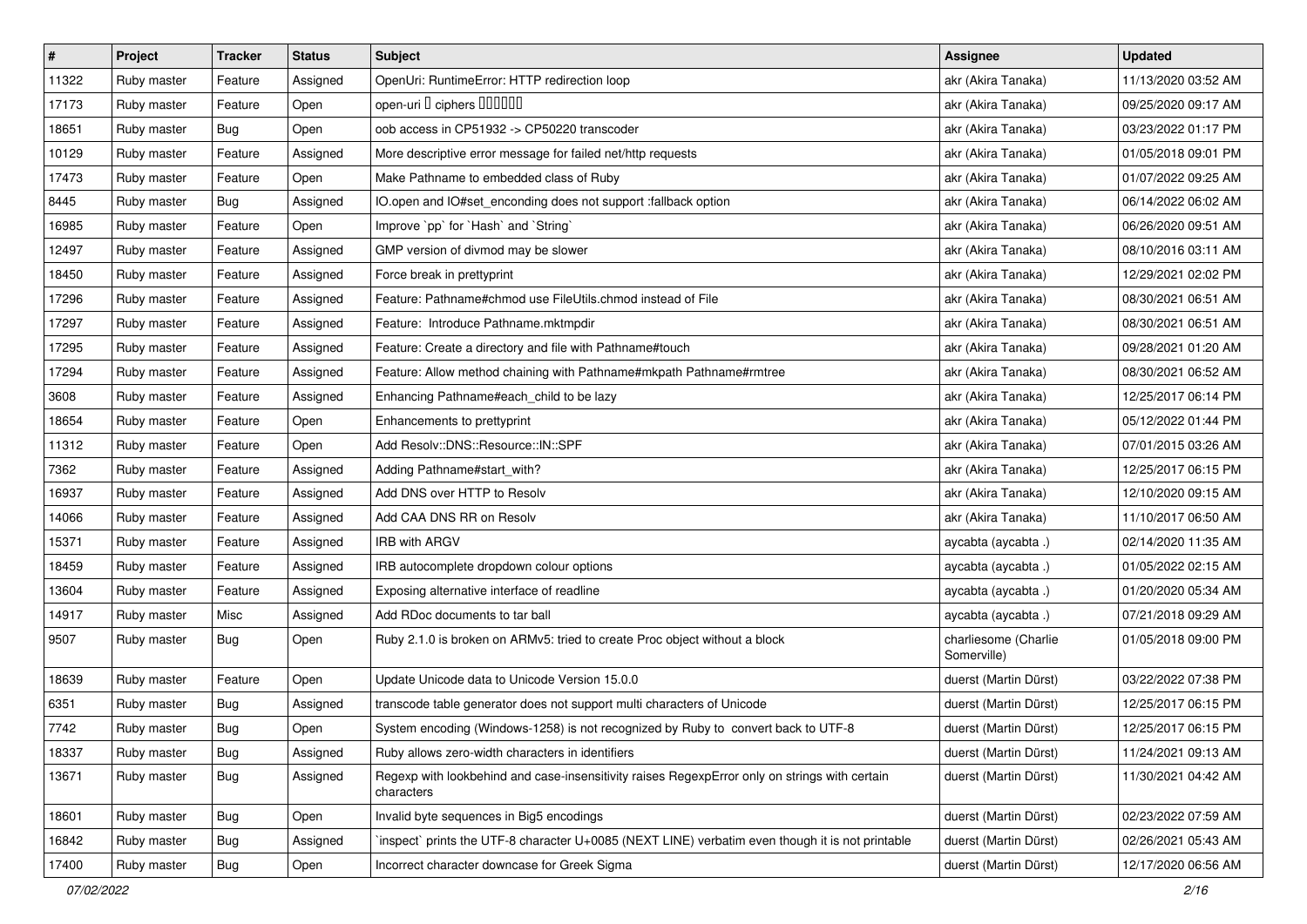| $\pmb{\#}$ | Project     | <b>Tracker</b> | <b>Status</b> | <b>Subject</b>                                                                                                                                                      | <b>Assignee</b>                   | <b>Updated</b>      |
|------------|-------------|----------------|---------------|---------------------------------------------------------------------------------------------------------------------------------------------------------------------|-----------------------------------|---------------------|
| 16476      | Ruby master | Feature        | Open          | Socket.getaddrinfo cannot be interrupted by Timeout.timeout                                                                                                         | Glass_saga (Masaki<br>Matsushita) | 06/16/2022 01:08 AM |
| 15628      | Ruby master | Feature        | Assigned      | init inetsock internal should fallback to IPv4 if IPv6 is unreachable                                                                                               | Glass_saga (Masaki<br>Matsushita) | 09/25/2020 05:42 AM |
| 7148       | Ruby master | Feature        | Assigned      | Improved Tempfile w/o DelegateClass                                                                                                                                 | Glass_saga (Masaki<br>Matsushita) | 03/27/2019 09:51 AM |
| 17525      | Ruby master | Feature        | Open          | Implement Happy Eyeballs Version 2 (RFC8305) in Socket.tcp                                                                                                          | Glass_saga (Masaki<br>Matsushita) | 06/16/2022 01:08 AM |
| 2631       | Ruby master | Feature        | Assigned      | Allow IO#reopen to take a block                                                                                                                                     | Glass_saga (Masaki<br>Matsushita) | 05/24/2018 01:22 PM |
| 13696      | Ruby master | Feature        | Open          | Add exchange and noreplace options to File.rename                                                                                                                   | Glass_saga (Masaki<br>Matsushita) | 12/01/2017 04:34 PM |
| 15408      | Ruby master | Feature        | Open          | Deprecate object_id and _id2ref                                                                                                                                     | headius (Charles Nutter)          | 03/19/2019 04:02 PM |
| 15550      | Ruby master | Bug            | Assigned      | Windows - gem bin files - can't run from bash shell                                                                                                                 | hsbt (Hiroshi SHIBATA)            | 03/20/2019 01:05 AM |
| 14679      | Ruby master | <b>Bug</b>     | Assigned      | StdLib gems should properly specify their dependencies                                                                                                              | hsbt (Hiroshi SHIBATA)            | 04/11/2018 01:14 PM |
| 14737      | Ruby master | Feature        | Assigned      | Split default gems into separate directory structure                                                                                                                | hsbt (Hiroshi SHIBATA)            | 09/02/2020 06:00 PM |
| 12639      | Ruby master | Feature        | Assigned      | Speed up require in RubyGems by 5x                                                                                                                                  | hsbt (Hiroshi SHIBATA)            | 07/26/2018 02:12 AM |
| 18068      | Ruby master | Misc           | Open          | Silence LoadError only if it is for rubygems itself                                                                                                                 | hsbt (Hiroshi SHIBATA)            | 08/08/2021 02:21 PM |
| 18355      | Ruby master | <b>Bug</b>     | Assigned      | require("pathname") within rack application chnages behaviors of Pathname methods, such as<br>absolute?(), when there are two versions of 'pathname' gem installed. | hsbt (Hiroshi SHIBATA)            | 11/30/2021 08:01 AM |
| 16963      | Ruby master | Feature        | Assigned      | Remove English.rb from Ruby 2.8/3.0                                                                                                                                 | hsbt (Hiroshi SHIBATA)            | 06/19/2020 09:48 AM |
| 18571      | Ruby master | Feature        | Assigned      | Removed the bundled sources from release package after Ruby 3.2                                                                                                     | hsbt (Hiroshi SHIBATA)            | 03/28/2022 06:23 AM |
| 18666      | Ruby master | Bug            | Open          | No rule to make target 'yaml/yaml.h', needed by 'api.o'                                                                                                             | hsbt (Hiroshi SHIBATA)            | 03/29/2022 11:17 AM |
| 9366       | Ruby master | <b>Bug</b>     | Assigned      | 'make -j32 check TESTS=-j32" occasionally fails on rubygems/specification                                                                                           | hsbt (Hiroshi SHIBATA)            | 07/26/2018 02:13 AM |
| 18169      | Ruby master | Bug            | Assigned      | Local copies of gemified libraries are being released out of sync with their gems                                                                                   | hsbt (Hiroshi SHIBATA)            | 02/25/2022 05:40 PM |
| 13508      | Ruby master | Feature        | Assigned      | How remove/refactor code related mathn library.                                                                                                                     | hsbt (Hiroshi SHIBATA)            | 12/25/2017 06:15 PM |
| 10919      | Ruby master | <b>Bug</b>     | Assigned      | [gem install] installs multipe platforms                                                                                                                            | hsbt (Hiroshi SHIBATA)            | 07/30/2019 07:44 AM |
| 18614      | Ruby master | Bug            | Open          | Error (busy loop) in<br>TestGemCommandsSetupCommand#test_destdir_flag_does_not_try_to_write_to_the_default_gem_<br>home                                             | hsbt (Hiroshi SHIBATA)            | 03/17/2022 01:03 AM |
| 18567      | Ruby master | Bug            | Open          | Depending on default gems in stdlib gems when not needed considered harmful                                                                                         | hsbt (Hiroshi SHIBATA)            | 04/21/2022 04:45 PM |
| 18381      | Ruby master | <b>Bug</b>     | Assigned      | Default vs Bundled gems                                                                                                                                             | hsbt (Hiroshi SHIBATA)            | 12/15/2021 11:09 AM |
| 6590       | Ruby master | Feature        | Assigned      | Dealing with bigdecimal, etc gems in JRuby                                                                                                                          | hsbt (Hiroshi SHIBATA)            | 05/15/2019 08:33 PM |
| 16951      | Ruby master | <b>Bug</b>     | Assigned      | Consistently referer dependencies                                                                                                                                   | hsbt (Hiroshi SHIBATA)            | 06/17/2021 06:15 AM |
| 15487      | Ruby master | Misc           | Assigned      | Clarify default gems maintanance policy                                                                                                                             | hsbt (Hiroshi SHIBATA)            | 12/30/2018 08:42 PM |
| 13534      | Ruby master | Feature        | Assigned      | Checking installation results of default gems                                                                                                                       | hsbt (Hiroshi SHIBATA)            | 07/26/2018 02:16 AM |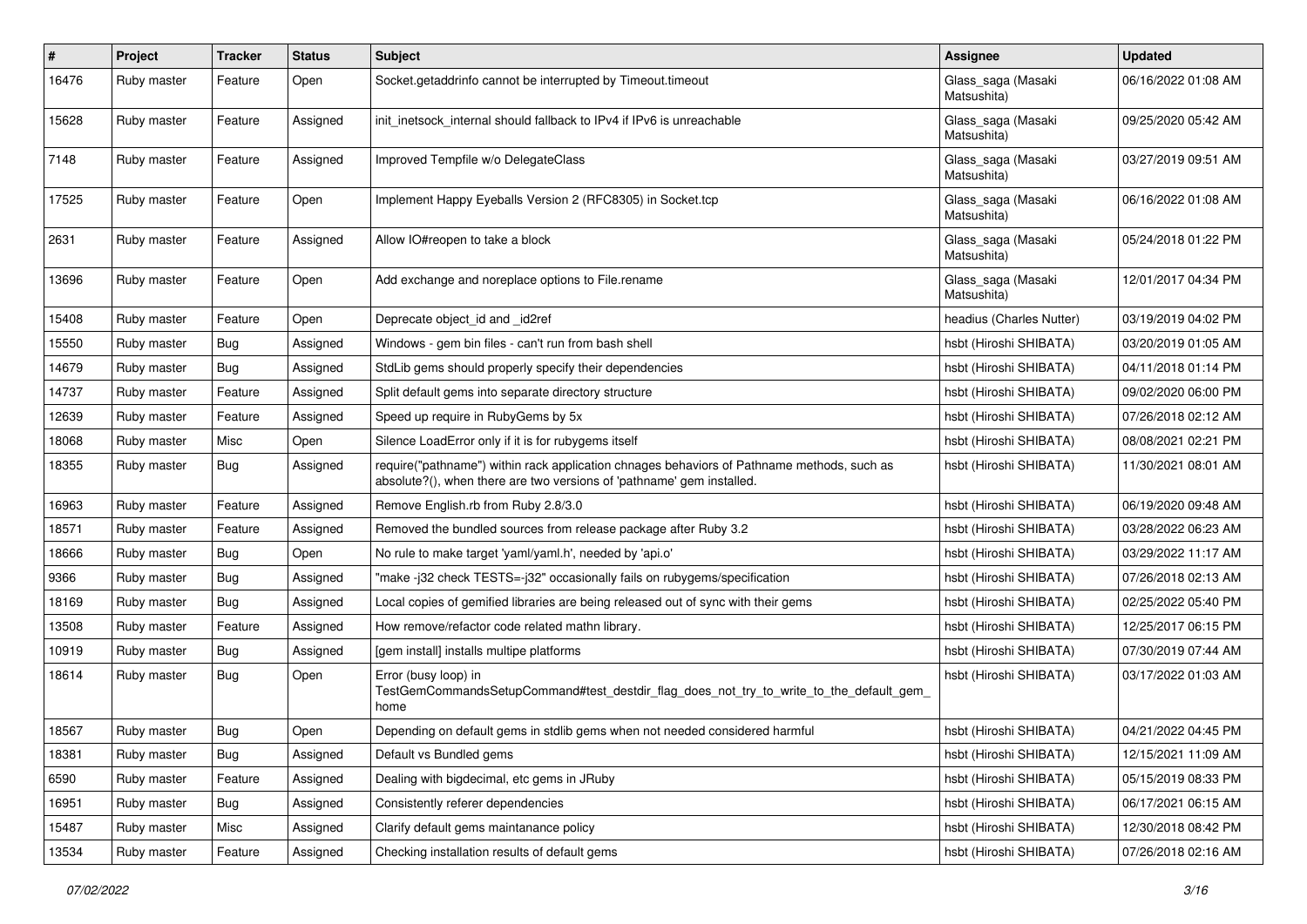| $\pmb{\#}$ | Project     | <b>Tracker</b> | <b>Status</b> | <b>Subject</b>                                                                     | <b>Assignee</b>             | <b>Updated</b>      |
|------------|-------------|----------------|---------------|------------------------------------------------------------------------------------|-----------------------------|---------------------|
| 18790      | Ruby master | <b>Bug</b>     | Assigned      | cannot load such file -- digest (LoadError)                                        | hsbt (Hiroshi SHIBATA)      | 06/06/2022 12:41 AM |
| 5617       | Ruby master | Feature        | Assigned      | Allow install RubyGems into dediceted directory                                    | hsbt (Hiroshi SHIBATA)      | 05/16/2018 09:15 AM |
| 16012      | Ruby master | Feature        | Assigned      | Add a (small) test-install suite?                                                  | hsbt (Hiroshi SHIBATA)      | 07/30/2019 08:13 AM |
| 18227      | Ruby master | Feature        | Open          | Static class initialization.                                                       | ioquatix (Samuel Williams)  | 09/29/2021 09:21 PM |
| 18818      | Ruby master | <b>Bug</b>     | Open          | SEGV (Fiber scheduler?)                                                            | ioquatix (Samuel Williams)  | 06/06/2022 06:31 PM |
| 18036      | Ruby master | Bug            | Open          | Pthread fibers become invalid on fork - different from normal fibers.              | ioquatix (Samuel Williams)  | 08/19/2021 07:05 AM |
| 13383      | Ruby master | Feature        | Open          | [PATCH] Module#source_location                                                     | ioquatix (Samuel Williams)  | 01/09/2020 05:16 AM |
| 18810      | Ruby master | Bug            | Open          | Make `Kernel#p` interruptable.                                                     | ioquatix (Samuel Williams)  | 05/30/2022 12:44 AM |
| 595        | Ruby master | Bug            | Assigned      | Fiber ignores ensure clause                                                        | ioquatix (Samuel Williams)  | 12/29/2019 10:37 AM |
| 17664      | Ruby master | Bug            | Assigned      | Behavior of sockets changed in Ruby 3.0 to non-blocking                            | ioquatix (Samuel Williams)  | 07/12/2021 10:28 AM |
| 16492      | Ruby master | <b>Bug</b>     | Open          | TestBugReporter#test_bug_reporter_add test failures                                | jaruga (Jun Aruga)          | 08/24/2021 01:12 PM |
| 18002      | Ruby master | <b>Bug</b>     | Open          | s390x: Tests failing without LC_ALL env                                            | jaruga (Jun Aruga)          | 07/12/2021 04:30 PM |
| 17720      | Ruby master | Misc           | Assigned      | Cirrus CI to check non-x86 64 architecture cases by own machines                   | jaruga (Jun Aruga)          | 09/26/2021 10:24 AM |
| 16188      | Ruby master | Misc           | Open          | What are the performance implications of the new keyword arguments in 2.7 and 3.0? | jeremyevans0 (Jeremy Evans) | 11/27/2019 04:45 PM |
| 17995      | Ruby master | <b>Bug</b>     | Open          | Slow down when mjit and Ractor are being used at same time                         | k0kubun (Takashi Kokubun)   | 06/11/2022 04:02 AM |
| 18142      | Ruby master | <b>Bug</b>     | Assigned      | Segmentation fault with Ruby 3.0.2                                                 | k0kubun (Takashi Kokubun)   | 09/02/2021 07:43 AM |
| 16694      | Ruby master | Bug            | Assigned      | JIT vs hardened GCC with PCH                                                       | k0kubun (Takashi Kokubun)   | 02/02/2021 07:38 AM |
| 18808      | Ruby master | <b>Bug</b>     | Assigned      | Cannot compile ruby 3.1.2 on powerpc64le-linux without disabling the jit features  | k0kubun (Takashi Kokubun)   | 06/20/2022 10:40 AM |
| 18277      | Ruby master | <b>Bug</b>     | Open          | buffer error (Zlib::BufError) in Zlib::Deflate#deflate when using MJIT             | k0kubun (Takashi Kokubun)   | 01/05/2022 03:04 PM |
| 18058      | Ruby master | <b>Bug</b>     | Open          | 3.1.0-dev with MJIT enabled Zlib::BufError during `gem install`                    | k0kubun (Takashi Kokubun)   | 08/02/2021 08:31 PM |
| 16185      | Ruby master | Bug            | Open          | basictest failure on AIX 6.1 for 64bit build                                       | kanemoto (Yutaka Kanemoto)  | 10/15/2019 12:05 AM |
| 18761      | Ruby master | Misc           | Open          | provide an example wasm project                                                    | katei (Yuta Saito)          | 05/23/2022 11:01 AM |
| 3953       | Ruby master | Feature        | Assigned      | TCPSocket / UDPSocket do not accept IPAddr objects.                                | knu (Akinori MUSHA)         | 12/25/2017 06:14 PM |
| 15281      | Ruby master | Feature        | Assigned      | Speed up Set#intersect with size check.                                            | knu (Akinori MUSHA)         | 08/11/2020 02:43 AM |
| 16989      | Ruby master | Feature        | Open          | Sets: need $\Psi$                                                                  | knu (Akinori MUSHA)         | 02/18/2022 02:57 AM |
| 15240      | Ruby master | Feature        | Open          | Set operations check for is a?(Set), rather than allowing duck typing              | knu (Akinori MUSHA)         | 08/27/2019 08:12 PM |
| 11710      | Ruby master | Feature        | Open          | [PATCH] Replace Set#merge with Set#merge! and make Set#merge non-mutating.         | knu (Akinori MUSHA)         | 11/18/2015 07:28 PM |
| 17210      | Ruby master | Feature        | Open          | More readable and useful `Set#inspect`                                             | knu (Akinori MUSHA)         | 05/19/2021 10:12 PM |
| 11527      | Ruby master | Feature        | Assigned      | IPAddr#mask addr isn't a method                                                    | knu (Akinori MUSHA)         | 11/07/2018 04:12 PM |
| 8047       | Ruby master | Feature        | Assigned      | IPAddr makes host address with netmask                                             | knu (Akinori MUSHA)         | 01/05/2018 09:00 PM |
| 11531      | Ruby master | Bug            | Assigned      | IPAddr#== implements wrong logic                                                   | knu (Akinori MUSHA)         | 12/29/2019 12:50 PM |
| 13610      | Ruby master | Feature        | Assigned      | IPAddr doesn't provide helpful methods to get the subnet or IP address             | knu (Akinori MUSHA)         | 10/20/2017 01:13 AM |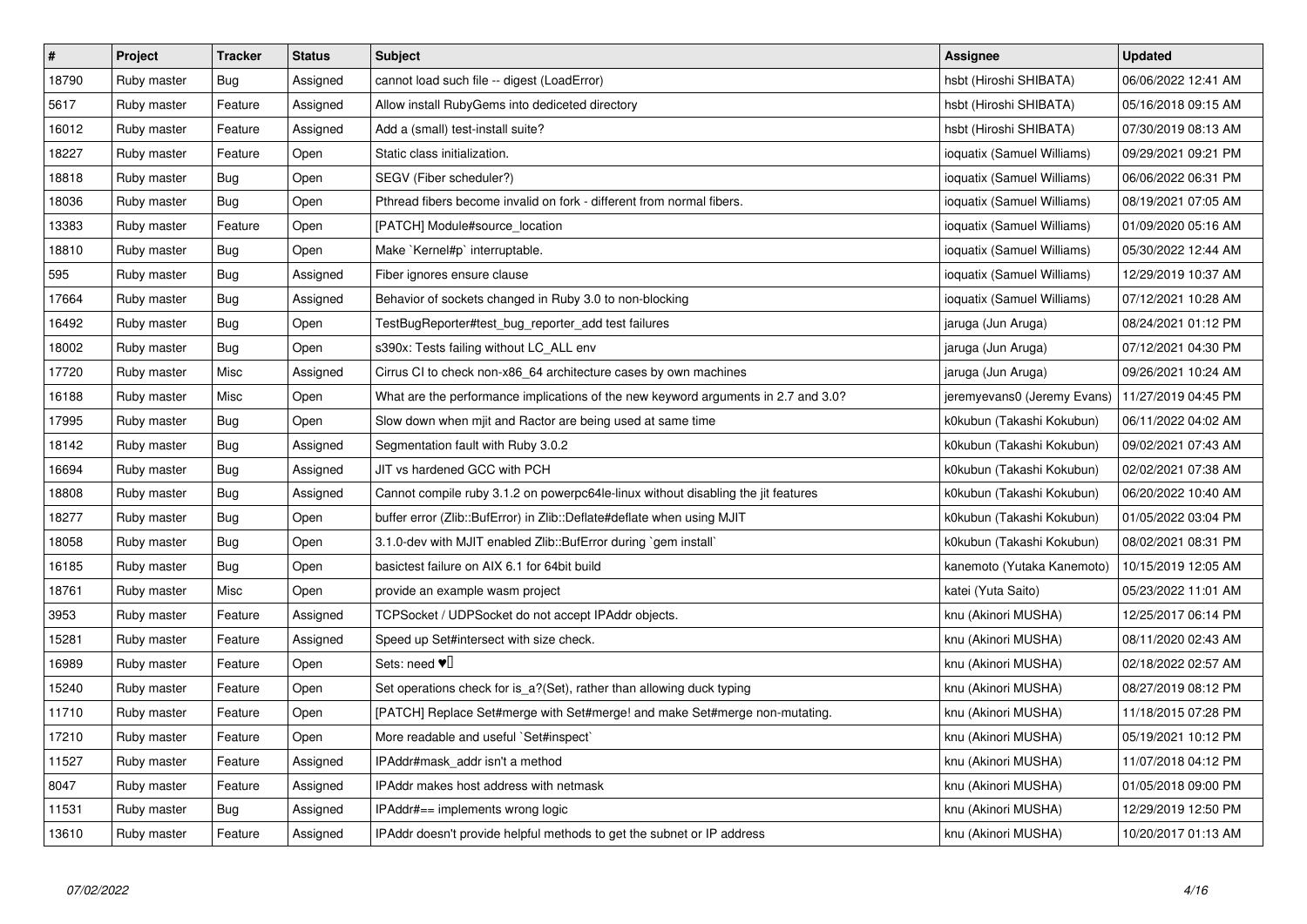| $\sharp$ | Project     | <b>Tracker</b> | <b>Status</b> | Subject                                                                                                                           | <b>Assignee</b>     | <b>Updated</b>      |
|----------|-------------|----------------|---------------|-----------------------------------------------------------------------------------------------------------------------------------|---------------------|---------------------|
| 17617    | Ruby master | Bug            | Open          | When a Ractor's incoming port is closed, Ractor.receive_if does not raise Ractor::ClosedError, but<br>instead blocks indefinitely | ko1 (Koichi Sasada) | 09/14/2021 01:40 AM |
| 16027    | Ruby master | Feature        | Assigned      | Update Ruby's dtrace / USDT API to match what is exposed via the TracePoint API                                                   | ko1 (Koichi Sasada) | 08/03/2019 02:41 AM |
| 17420    | Ruby master | <b>Bug</b>     | Open          | Unsafe mutation of \$" when doing non-RubyGems require in Ractor                                                                  | ko1 (Koichi Sasada) | 01/07/2021 01:23 PM |
| 15854    | Ruby master | Feature        | Open          | Tracing instance variable assignment                                                                                              | ko1 (Koichi Sasada) | 07/29/2019 07:13 AM |
| 7976     | Ruby master | Bug            | Assigned      | TracePoint call is at call point, not call site                                                                                   | ko1 (Koichi Sasada) | 01/05/2018 09:00 PM |
| 10238    | Ruby master | Feature        | Open          | todo: remove dependency on malloc_usable_size                                                                                     | ko1 (Koichi Sasada) | 12/10/2020 09:20 AM |
| 17363    | Ruby master | Feature        | Assigned      | Timeouts                                                                                                                          | ko1 (Koichi Sasada) | 05/14/2022 09:06 AM |
| 11174    | Ruby master | Bug            | Open          | threads memory leak                                                                                                               | ko1 (Koichi Sasada) | 06/17/2019 03:17 PM |
| 6694     | Ruby master | Feature        | Assigned      | Thread.new without block.                                                                                                         | ko1 (Koichi Sasada) | 12/25/2017 06:15 PM |
| 9755     | Ruby master | Feature        | Assigned      | Thread::Backtrace::Location#defined class                                                                                         | ko1 (Koichi Sasada) | 04/18/2014 09:22 AM |
| 14727    | Ruby master | <b>Bug</b>     | Assigned      | TestQueue#test_queue_with_trap always timeout on Windows10                                                                        | ko1 (Koichi Sasada) | 05/01/2018 02:59 AM |
| 14090    | Ruby master | <b>Bug</b>     | Assigned      | TestGc#test_interrupt_in_finalizer` fails very rarely                                                                             | ko1 (Koichi Sasada) | 12/02/2021 07:24 PM |
| 13512    | Ruby master | Feature        | Open          | <b>System Threads</b>                                                                                                             | ko1 (Koichi Sasada) | 07/14/2017 07:08 AM |
| 4040     | Ruby master | Bug            | Assigned      | SystemStackError with Hash[*a] for Large _a_                                                                                      | ko1 (Koichi Sasada) | 12/25/2017 06:14 PM |
| 8263     | Ruby master | Feature        | Assigned      | Support discovering yield state of individual Fibers                                                                              | ko1 (Koichi Sasada) | 12/23/2021 11:40 PM |
| 18886    | Ruby master | Bug            | Open          | Struct aref and aset don't trigger any tracepoints.                                                                               | ko1 (Koichi Sasada) | 06/29/2022 06:05 AM |
| 17196    | Ruby master | Bug            | Assigned      | Segmentation Fault with Socket#close in Ractors                                                                                   | ko1 (Koichi Sasada) | 03/20/2022 01:52 PM |
| 18464    | Ruby master | Bug            | Assigned      | RUBY_INTERNAL_EVENT_NEWOBJ tracepoint causes an interpreter crash when combined with<br>Ractors                                   | ko1 (Koichi Sasada) | 06/08/2022 08:25 AM |
| 16776    | Ruby master | <b>Bug</b>     | Assigned      | Regression in coverage library                                                                                                    | ko1 (Koichi Sasada) | 11/24/2021 07:26 AM |
| 8444     | Ruby master | <b>Bug</b>     | Open          | Regexp vars \$~ and friends are not thread local                                                                                  | ko1 (Koichi Sasada) | 07/30/2019 07:38 AM |
| 15802    | Ruby master | Misc           | Open          | Reduce the minimum string buffer size from 127 to 63 bytes                                                                        | ko1 (Koichi Sasada) | 07/30/2019 04:04 AM |
| 17826    | Ruby master | Bug            | Assigned      | Ractor#take hangs if used in multiple Threads                                                                                     | ko1 (Koichi Sasada) | 12/15/2021 01:30 PM |
| 17414    | Ruby master | Feature        | Open          | Ractor should allow access to shareable attributes for Modules/Classes                                                            | ko1 (Koichi Sasada) | 12/21/2020 03:56 PM |
| 18258    | Ruby master | <b>Bug</b>     | Open          | Ractor shareable? can be slow and mutates internal object flags.                                                                  | ko1 (Koichi Sasada) | 10/21/2021 08:58 AM |
| 17678    | Ruby master | <b>Bug</b>     | Assigned      | Ractors do not restart after fork                                                                                                 | ko1 (Koichi Sasada) | 03/09/2021 12:42 AM |
| 17624    | Ruby master | <b>Bug</b>     | Open          | Ractor.receive is not thread-safe                                                                                                 | ko1 (Koichi Sasada) | 09/14/2021 01:40 AM |
| 17998    | Ruby master | Bug            | Assigned      | ractor: process hanging (with ractors initialized, but not being used)                                                            | ko1 (Koichi Sasada) | 12/02/2021 08:17 PM |
| 17393    | Ruby master | Feature        | Open          | 'Ractor::Moved#inspect'                                                                                                           | ko1 (Koichi Sasada) | 12/21/2020 05:47 PM |
| 17404    | Ruby master | Feature        | Open          | Ractor `move:` API to allow shareability check                                                                                    | ko1 (Koichi Sasada) | 12/18/2020 09:17 PM |
| 17543    | Ruby master | Bug            | Open          | Ractor isolation broken by `self` in shareable proc                                                                               | ko1 (Koichi Sasada) | 01/29/2021 03:06 PM |
| 17679    | Ruby master | Bug            | Assigned      | Ractor incoming channel can consume unlimited resources                                                                           | ko1 (Koichi Sasada) | 06/30/2022 10:49 AM |
| 18119    | Ruby master | Bug            | Open          | Ractor crashes when instantiating classes                                                                                         | ko1 (Koichi Sasada) | 09/14/2021 01:42 AM |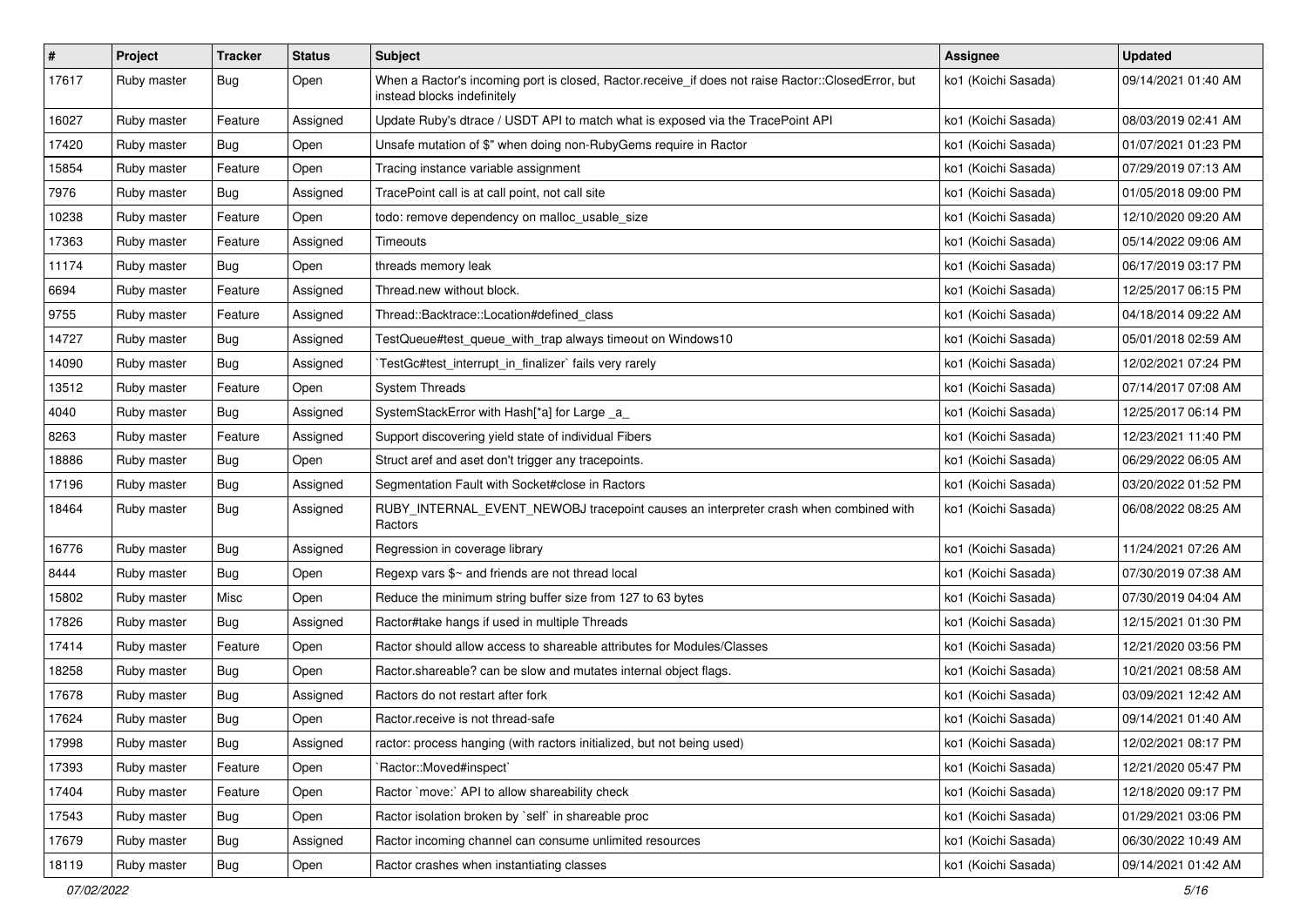| $\sharp$ | Project     | <b>Tracker</b> | <b>Status</b> | Subject                                                             | <b>Assignee</b>     | <b>Updated</b>      |
|----------|-------------|----------------|---------------|---------------------------------------------------------------------|---------------------|---------------------|
| 18024    | Ruby master | <b>Bug</b>     | Assigned      | Ractor crashes when connections are closed in multiple Ractors      | ko1 (Koichi Sasada) | 12/14/2021 04:41 PM |
| 17677    | Ruby master | Bug            | Assigned      | Ractor crashes fork when blocking                                   | ko1 (Koichi Sasada) | 03/09/2021 12:42 AM |
| 17359    | Ruby master | <b>Bug</b>     | Open          | Ractor copy mode is not Ractor-safe                                 | ko1 (Koichi Sasada) | 12/02/2020 05:42 PM |
| 18572    | Ruby master | <b>Bug</b>     | Assigned      | Performance regression when invoking refined methods                | ko1 (Koichi Sasada) | 02/10/2022 12:48 AM |
| 15263    | Ruby master | Bug            | Open          | [PATCH] vm_trace.c (postponed_job_register): only hit main thread   | ko1 (Koichi Sasada) | 10/27/2018 11:35 PM |
| 2294     | Ruby master | Feature        | Assigned      | [PATCH] ruby_bind_stack() to embed Ruby in coroutine                | ko1 (Koichi Sasada) | 01/05/2018 09:00 PM |
| 10423    | Ruby master | Feature        | Open          | [PATCH] opt_str_lit*: avoid literal string allocations              | ko1 (Koichi Sasada) | 01/05/2018 09:01 PM |
| 14859    | Ruby master | Feature        | Open          | [PATCH] implement Timeout in VM                                     | ko1 (Koichi Sasada) | 07/22/2018 07:42 AM |
| 14813    | Ruby master | Feature        | Open          | [PATCH] gc.c: make gc_enter+gc_exit pairs dtrace probes, too        | ko1 (Koichi Sasada) | 12/17/2018 07:42 AM |
| 17667    | Ruby master | <b>Bug</b>     | Open          | Module#name needs synchronization                                   | ko1 (Koichi Sasada) | 03/02/2021 07:31 AM |
| 17513    | Ruby master | <b>Bug</b>     | Open          | Methods of shareable objects and UnboundMethods should be shareable | ko1 (Koichi Sasada) | 01/06/2021 08:53 PM |
| 18553    | Ruby master | <b>Bug</b>     | Open          | Memory leak on compiling method call with kwargs                    | ko1 (Koichi Sasada) | 03/23/2022 09:34 PM |
| 15878    | Ruby master | Feature        | Assigned      | Make exit faster by not running GC                                  | ko1 (Koichi Sasada) | 07/29/2019 07:48 AM |
| 17884    | Ruby master | Feature        | Open          | locindex for profiling tools                                        | ko1 (Koichi Sasada) | 05/24/2021 04:17 PM |
| 17593    | Ruby master | Feature        | Assigned      | load_iseq_eval should override the ISeq path                        | ko1 (Koichi Sasada) | 02/16/2021 08:27 AM |
| 16819    | Ruby master | <b>Bug</b>     | Assigned      | Line reporting off by one when reporting line of a hash?            | ko1 (Koichi Sasada) | 06/16/2020 05:57 PM |
| 16124    | Ruby master | Misc           | Assigned      | Let the transient heap belong to objspace                           | ko1 (Koichi Sasada) | 11/18/2019 08:48 AM |
| 14492    | Ruby master | Feature        | Open          | iseq loading + caching should be in core                            | ko1 (Koichi Sasada) | 12/10/2020 08:53 AM |
| 10009    | Ruby master | <b>Bug</b>     | Open          | IO operation is 10x slower in multi-thread environment              | ko1 (Koichi Sasada) | 05/21/2015 07:19 AM |
| 13388    | Ruby master | Feature        | Assigned      | gc.c: Add GC.get_parameters and .set_parameters                     | ko1 (Koichi Sasada) | 03/30/2017 10:52 AM |
| 17516    | Ruby master | <b>Bug</b>     | Assigned      | forking in a ractor causes Ruby to crash                            | ko1 (Koichi Sasada) | 11/30/2021 05:26 AM |
| 14607    | Ruby master | <b>Bug</b>     | Assigned      | Fix use of the rb_profile_frames start parameter                    | ko1 (Koichi Sasada) | 06/09/2022 06:12 AM |
| 15778    | Ruby master | Feature        | Open          | Expose an API to pry-open the stack frames in Ruby                  | ko1 (Koichi Sasada) | 08/29/2019 06:24 AM |
| 10932    | Ruby master | Feature        | Open          | Enabling allocation tracing as early as possible                    | ko1 (Koichi Sasada) | 06/13/2015 07:54 AM |
| 15315    | Ruby master | <b>Bug</b>     | Open          | ec_switch can still lose interrupts                                 | ko1 (Koichi Sasada) | 11/20/2018 09:32 AM |
| 3731     | Ruby master | Feature        | Assigned      | Easier Embedding API for Ruby                                       | ko1 (Koichi Sasada) | 12/25/2017 06:14 PM |
| 15939    | Ruby master | Feature        | Assigned      | Dump symbols reference to their fstr in ObjectSpace.dump()          | ko1 (Koichi Sasada) | 08/08/2019 09:38 PM |
| 12020    | Ruby master | Feature        | Assigned      | Documenting Ruby memory model                                       | ko1 (Koichi Sasada) | 12/23/2021 11:40 PM |
| 11808    | Ruby master | Bug            | Open          | Different behavior between Enumerable#grep and Array#grep           | ko1 (Koichi Sasada) | 10/26/2020 04:36 AM |
| 17531    | Ruby master | Bug            | Open          | did_you_mean` not Ractor friendly                                   | ko1 (Koichi Sasada) | 01/29/2021 08:48 AM |
| 17502    | Ruby master | Misc           | Open          | C vs Ruby                                                           | ko1 (Koichi Sasada) | 12/02/2021 07:53 PM |
| 6695     | Ruby master | Feature        | Assigned      | Configuration for Thread/Fiber creation                             | ko1 (Koichi Sasada) | 12/25/2017 06:15 PM |
| 14394    | Ruby master | Feature        | Open          | Class.descendants                                                   | ko1 (Koichi Sasada) | 01/20/2022 10:46 PM |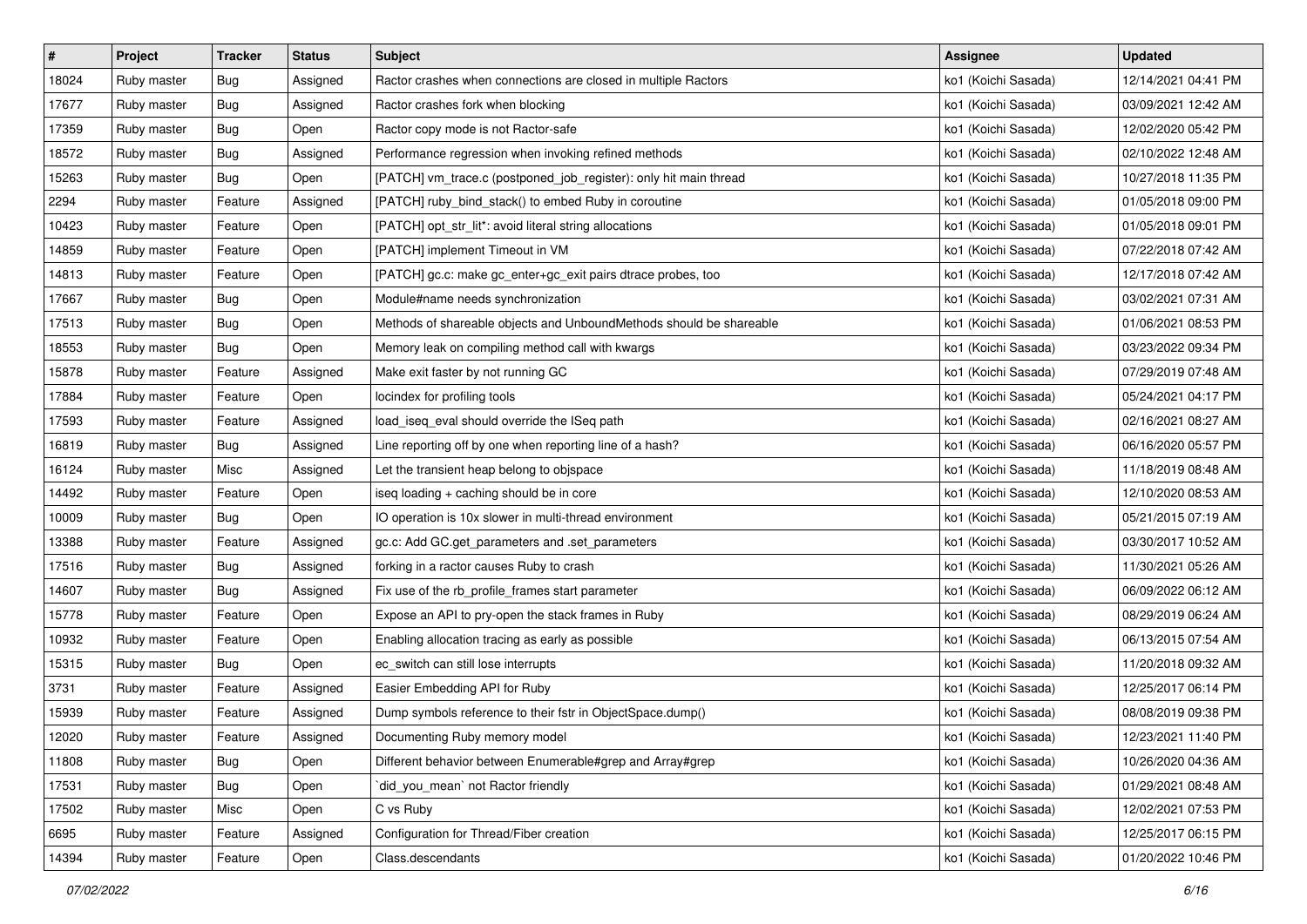| #     | Project     | <b>Tracker</b> | <b>Status</b> | Subject                                                                                                                   | <b>Assignee</b>                     | <b>Updated</b>      |
|-------|-------------|----------------|---------------|---------------------------------------------------------------------------------------------------------------------------|-------------------------------------|---------------------|
| 13252 | Ruby master | Feature        | Assigned      | C API for creating strings without copying                                                                                | ko1 (Koichi Sasada)                 | 04/17/2017 07:22 AM |
| 15499 | Ruby master | <b>Bug</b>     | Assigned      | Breaking behavior on ruby 2.6: rb_thread_call_without_gvl doesn't invoke unblock_function when<br>used on the main thread | ko1 (Koichi Sasada)                 | 01/05/2021 02:24 AM |
| 13821 | Ruby master | Feature        | Assigned      | Allow fibers to be resumed across threads                                                                                 | ko1 (Koichi Sasada)                 | 02/15/2019 10:09 AM |
| 8576  | Ruby master | Feature        | Assigned      | Add optimized method type for constant value methods                                                                      | ko1 (Koichi Sasada)                 | 12/25/2017 06:15 PM |
| 8960  | Ruby master | Feature        | Assigned      | Add Exception#backtrace locations                                                                                         | ko1 (Koichi Sasada)                 | 11/25/2016 02:15 PM |
| 18275 | Ruby master | Feature        | Open          | Add an option to define_method to not capture the surrounding environment                                                 | ko1 (Koichi Sasada)                 | 12/03/2021 02:34 PM |
| 17676 | Ruby master | Bug            | Assigned      | Accessing ENV from Ractor raises IsolationError                                                                           | ko1 (Koichi Sasada)                 | 03/09/2021 02:37 AM |
| 11269 | Ruby master | <b>Bug</b>     | Assigned      | ruby init setproctitle() should be called before require libraries()                                                      | kosaki (Motohiro KOSAKI)            | 06/17/2015 03:01 AM |
| 13697 | Ruby master | Feature        | Open          | [PATCH]: futex based thread primitives                                                                                    | kosaki (Motohiro KOSAKI)            | 01/28/2018 11:41 PM |
| 4464  | Ruby master | Feature        | Assigned      | [PATCH] add Fcntl:: Flock object for easier use of POSIX file locks                                                       | kosaki (Motohiro KOSAKI)            | 12/25/2017 06:14 PM |
| 7086  | Ruby master | Feature        | Assigned      | Condition Variable#wait has meaningless return value                                                                      | kosaki (Motohiro KOSAKI)            | 12/25/2017 06:15 PM |
| 18034 | Ruby master | <b>Bug</b>     | Assigned      | Segmentation fault fiddle with `--enable-bundled-libffi` and macOS                                                        | kou (Kouhei Sutou)                  | 11/30/2021 07:39 AM |
| 17478 | Ruby master | <b>Bug</b>     | Assigned      | Ruby3.0 is slower than Ruby2.7.2 when parsing a large CSV file                                                            | kou (Kouhei Sutou)                  | 11/24/2021 05:12 AM |
| 7859  | Ruby master | <b>Bug</b>     | Assigned      | Readline: Incorrect arrow key behavior in vi_editing_mode insert mode with Readline 6.2                                   | kouji (Kouji Takao)                 | 12/25/2017 06:15 PM |
| 8782  | Ruby master | <b>Bug</b>     | Assigned      | Don't set rl_getc_function on editline                                                                                    | kouji (Kouji Takao)                 | 01/05/2018 09:00 PM |
| 17355 | Ruby master | Feature        | Assigned      | Using same set of names in or-patterns (pattern matching with $Foo(x)   Bar(x)$ )                                         | ktsj (Kazuki Tsujimoto)             | 09/13/2021 09:11 AM |
| 15918 | Ruby master | Feature        | Open          | Pattern matching for Set                                                                                                  | ktsj (Kazuki Tsujimoto)             | 07/29/2019 08:12 AM |
| 15881 | Ruby master | Feature        | Open          | Optimize deconstruct in pattern matching                                                                                  | ktsj (Kazuki Tsujimoto)             | 12/25/2019 04:28 AM |
| 18773 | Ruby master | Feature        | Assigned      | deconstruct to receive a range                                                                                            | ktsj (Kazuki Tsujimoto)             | 06/24/2022 07:21 AM |
| 18408 | Ruby master | Feature        | Assigned      | Allow pattern match to set instance variables                                                                             | ktsj (Kazuki Tsujimoto)             | 01/26/2022 07:07 PM |
| 18194 | Ruby master | Feature        | Open          | No easy way to format exception messages per thread/fiber scheduler context.                                              | mame (Yusuke Endoh)                 | 09/29/2021 10:10 AM |
| 4247  | Ruby master | Feature        | Assigned      | New features for Array#sample, Array#choice                                                                               | mame (Yusuke Endoh)                 | 12/25/2017 06:14 PM |
| 14244 | Ruby master | Feature        | Open          | Better error messages for scripts with non-matching end statements                                                        | mame (Yusuke Endoh)                 | 11/29/2018 08:57 AM |
| 18564 | Ruby master | Feature        | Open          | Add Exception#detailed_message                                                                                            | mame (Yusuke Endoh)                 | 02/01/2022 08:06 PM |
| 12676 | Ruby master | Feature        | Assigned      | Significant performance increase, and code conciseness, for prime_division method in prime.rb                             | marcandre (Marc-Andre<br>Lafortune) | 11/18/2016 03:46 PM |
| 8223  | Ruby master | Feature        | Open          | Make Matrix more omnivorous.                                                                                              | marcandre (Marc-Andre<br>Lafortune) | 04/09/2013 03:42 AM |
| 15815 | Ruby master | Feature        | Open          | Add option to raise NoMethodError for OpenStruct                                                                          | marcandre (Marc-Andre<br>Lafortune) | 09/28/2020 02:11 AM |
| 9347  | Ruby master | Feature        | Open          | Accept non callable argument to detect                                                                                    | marcandre (Marc-Andre<br>Lafortune) | 01/05/2018 09:00 PM |
| 8061  | Ruby master | Feature        | Open          | 00000000000000                                                                                                            | matz (Yukihiro Matsumoto)           | 12/25/2017 06:15 PM |
| 9816  | Ruby master | Feature        | Assigned      | 00000000000000000000                                                                                                      | matz (Yukihiro Matsumoto)           | 10/28/2014 08:29 AM |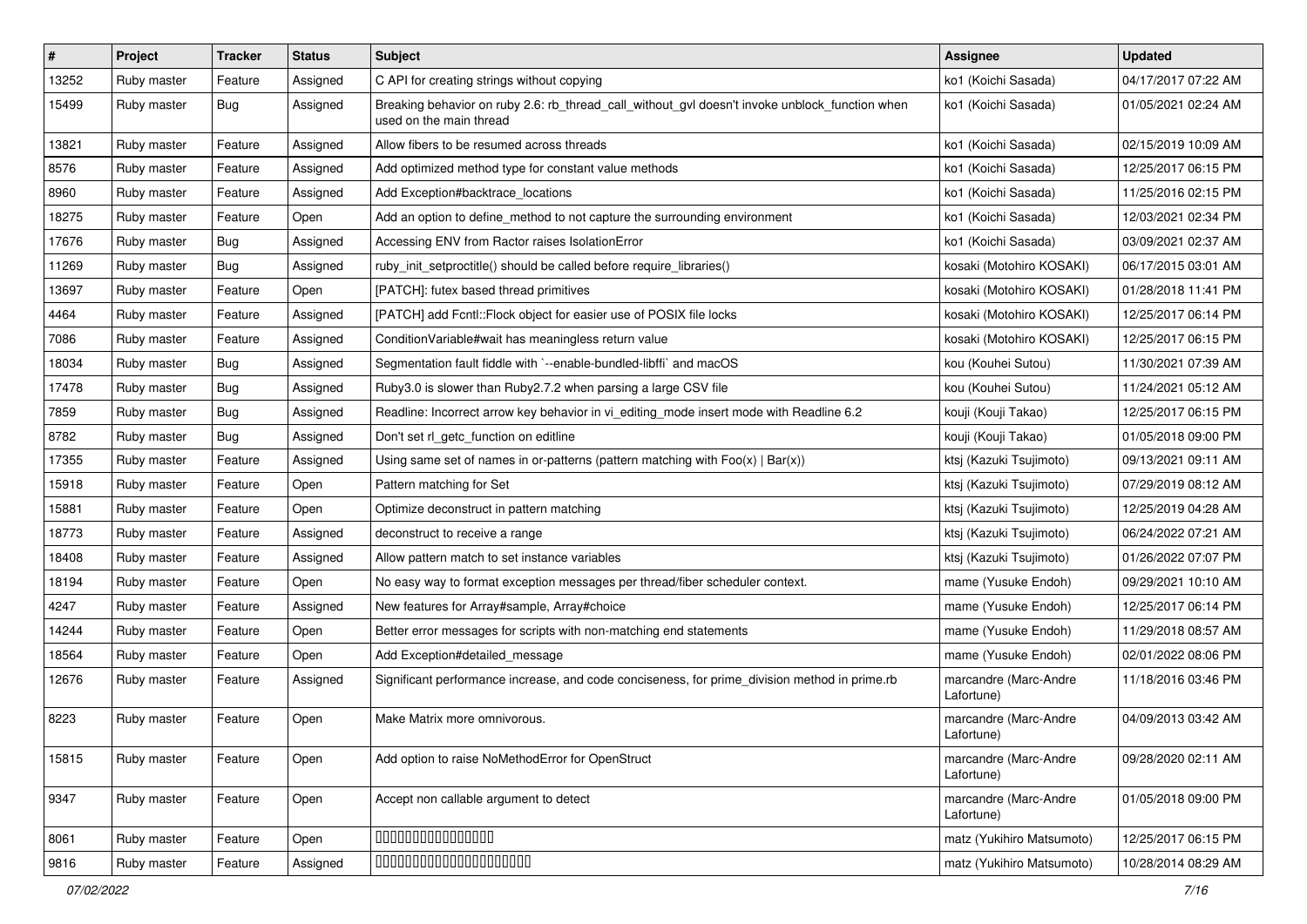| $\pmb{\#}$ | Project     | <b>Tracker</b> | <b>Status</b> | <b>Subject</b>                                                                                                         | <b>Assignee</b>           | <b>Updated</b>      |
|------------|-------------|----------------|---------------|------------------------------------------------------------------------------------------------------------------------|---------------------------|---------------------|
| 15764      | Ruby master | <b>Bug</b>     | Open          | Whitespace and control characters should not be permitted in tokens                                                    | matz (Yukihiro Matsumoto) | 04/22/2019 07:48 AM |
| 8478       | Ruby master | Feature        | Open          | The hash returned by Enumerable#group_by should have an empty array for its default value                              | matz (Yukihiro Matsumoto) | 06/04/2013 03:56 PM |
| 4592       | Ruby master | Feature        | Assigned      | Tempfile0000000                                                                                                        | matz (Yukihiro Matsumoto) | 12/25/2017 06:14 PM |
| 7795       | Ruby master | Feature        | Open          | Symbol.defined? and/or to_existing_symbol                                                                              | matz (Yukihiro Matsumoto) | 12/25/2017 06:15 PM |
| 5825       | Ruby master | Feature        | Assigned      | Sweet instance var assignment in the object initializer                                                                | matz (Yukihiro Matsumoto) | 12/10/2020 08:53 AM |
| 7349       | Ruby master | Feature        | Assigned      | Struct#inspect needs more meaningful output                                                                            | matz (Yukihiro Matsumoto) | 12/25/2017 06:15 PM |
| 5558       | Ruby master | Feature        | Assigned      | String#% strange arity errors                                                                                          | matz (Yukihiro Matsumoto) | 12/25/2017 06:15 PM |
| 6802       | Ruby master | Feature        | Assigned      | String#scan should have equivalent yielding MatchData                                                                  | matz (Yukihiro Matsumoto) | 12/25/2017 06:15 PM |
| 11028      | Ruby master | Feature        | Assigned      | standalone running single file (zipped archives of ruby code) running **without installation** using<br>"gem install " | matz (Yukihiro Matsumoto) | 04/04/2015 01:44 AM |
| 6841       | Ruby master | Feature        | Assigned      | Shorthand for Assigning Return Value of Method to Self                                                                 | matz (Yukihiro Matsumoto) | 12/10/2020 08:53 AM |
| 16992      | Ruby master | Feature        | Open          | Sets: officially ordered                                                                                               | matz (Yukihiro Matsumoto) | 09/03/2020 02:08 PM |
| 5741       | Ruby master | Feature        | Assigned      | Secure Erasure of Passwords                                                                                            | matz (Yukihiro Matsumoto) | 12/25/2017 06:15 PM |
| 8232       | Ruby master | Feature        | Open          | Rudiments of abstract algebra in Ruby                                                                                  | matz (Yukihiro Matsumoto) | 04/09/2013 01:47 AM |
| 7848       | Ruby master | Feature        | Open          | Restore default state for core ruby objects                                                                            | matz (Yukihiro Matsumoto) | 12/25/2017 06:15 PM |
| 5643       | Ruby master | Feature        | Assigned      | require/load options and binding option                                                                                | matz (Yukihiro Matsumoto) | 12/25/2017 06:15 PM |
| 6445       | Ruby master | Feature        | Assigned      | request for default length/position on string index                                                                    | matz (Yukihiro Matsumoto) | 12/25/2017 06:15 PM |
| 10287      | Ruby master | Feature        | Open          | rename COLON3 to COLON2_HEAD.                                                                                          | matz (Yukihiro Matsumoto) | 07/27/2021 09:34 AM |
| 10541      | Ruby master | Misc           | Open          | Remove shorthand string interpolation syntax                                                                           | matz (Yukihiro Matsumoto) | 10/08/2015 05:44 PM |
| 7702       | Ruby master | Feature        | Open          | Remove Proc#binding                                                                                                    | matz (Yukihiro Matsumoto) | 07/15/2019 07:39 PM |
| 6354       | Ruby master | Feature        | Assigned      | Remove escape (break/return/redo/next support) from class/module scope                                                 | matz (Yukihiro Matsumoto) | 12/25/2017 06:15 PM |
| 15445      | Ruby master | Feature        | Open          | Reject '.123' in Float() method                                                                                        | matz (Yukihiro Matsumoto) | 01/10/2019 07:59 AM |
| 11704      | Ruby master | Bug            | Assigned      | Refinements only get "used" once in loop                                                                               | matz (Yukihiro Matsumoto) | 04/14/2016 02:45 AM |
| 13129      | Ruby master | Feature        | Assigned      | Refinements cannot refine method_missing and respond_to_missing?                                                       | matz (Yukihiro Matsumoto) | 07/03/2021 10:45 PM |
| 9704       | Ruby master | Feature        | Open          | Refinements as files instead of modules                                                                                | matz (Yukihiro Matsumoto) | 10/11/2016 06:36 PM |
| 7580       | Ruby master | Feature        | Assigned      | Range translation                                                                                                      | matz (Yukihiro Matsumoto) | 06/11/2018 09:51 AM |
| 6317       | Ruby master | Feature        | Assigned      | Range#cover?000000Range00000000000000000000                                                                            | matz (Yukihiro Matsumoto) | 12/25/2017 06:15 PM |
| 11518      | Ruby master | Feature        | Open          | Queue enhancement - promote! and promote_all!                                                                          | matz (Yukihiro Matsumoto) | 09/17/2015 08:40 PM |
| 11517      | Ruby master | Feature        | Open          | Queue enhancement - conditional pop                                                                                    | matz (Yukihiro Matsumoto) | 09/17/2015 09:02 PM |
| 5781       | Ruby master | Feature        | Assigned      | Query attributes (attribute methods ending in `?` mark)                                                                | matz (Yukihiro Matsumoto) | 01/10/2020 06:34 AM |
| 14397      | Ruby master | Feature        | Assigned      | public, protected and private should return their arguments instead of self                                            | matz (Yukihiro Matsumoto) | 12/10/2018 07:08 AM |
| 8164       | Ruby master | Feature        | Assigned      | Public/Private                                                                                                         | matz (Yukihiro Matsumoto) | 12/10/2020 08:50 AM |
| 4824       | Ruby master | Feature        | Assigned      | Provide method Kernel#executed?                                                                                        | matz (Yukihiro Matsumoto) | 03/05/2018 04:57 AM |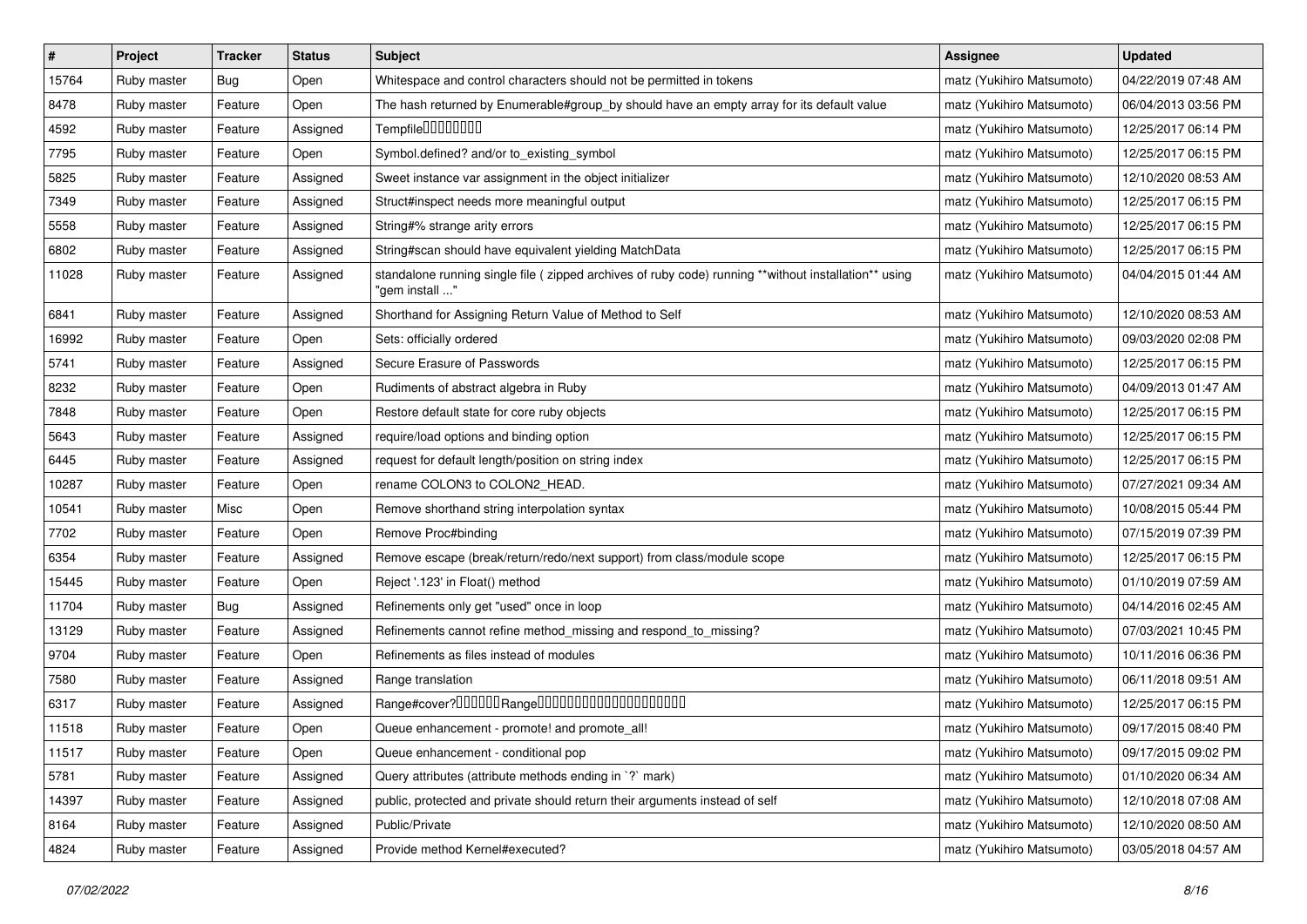| $\pmb{\#}$ | Project     | <b>Tracker</b> | <b>Status</b> | <b>Subject</b>                                                                                                   | <b>Assignee</b>           | <b>Updated</b>      |
|------------|-------------|----------------|---------------|------------------------------------------------------------------------------------------------------------------|---------------------------|---------------------|
| 6648       | Ruby master | Feature        | Assigned      | Provide a standard API for retrieving all command-line flags passed to Ruby                                      | matz (Yukihiro Matsumoto) | 12/25/2017 06:15 PM |
| 8271       | Ruby master | Feature        | Assigned      | Proposal for moving to a more visible, formal process for feature requests                                       | matz (Yukihiro Matsumoto) | 12/23/2021 11:40 PM |
| 16461      | Ruby master | Feature        | Assigned      | Proc#using                                                                                                       | matz (Yukihiro Matsumoto) | 12/10/2020 09:10 AM |
| 5007       | Ruby master | Feature        | Assigned      | Proc#call_under: Unifying instance_eval and instance_exec                                                        | matz (Yukihiro Matsumoto) | 04/19/2018 07:57 AM |
| 11735      | Ruby master | Feature        | Open          | Porting String#squish and String#squish! from Ruby on Rails' Active Support                                      | matz (Yukihiro Matsumoto) | 06/24/2016 08:02 AM |
| 11816      | Ruby master | Feature        | Assigned      | Partial safe navigation operator                                                                                 | matz (Yukihiro Matsumoto) | 04/14/2020 08:02 AM |
| 6817       | Ruby master | Feature        | Open          | Partial application                                                                                              | matz (Yukihiro Matsumoto) | 12/25/2017 06:15 PM |
| 9614       | Ruby master | Feature        | Open          | ordering of non-Hash items which use st internally                                                               | matz (Yukihiro Matsumoto) | 01/05/2018 09:00 PM |
| 17288      | Ruby master | Feature        | Open          | Optimize _send_ call with a literal method name                                                                  | matz (Yukihiro Matsumoto) | 10/30/2020 12:17 AM |
| 17291      | Ruby master | Feature        | Assigned      | Optimize __send__ call                                                                                           | matz (Yukihiro Matsumoto) | 01/12/2021 05:47 AM |
| 8804       | Ruby master | Feature        | Open          | ONCE syntax                                                                                                      | matz (Yukihiro Matsumoto) | 01/04/2020 08:26 PM |
| 8663       | Ruby master | Feature        | Open          | Officialy alias ArgumentError to ArgError                                                                        | matz (Yukihiro Matsumoto) | 08/09/2013 07:42 PM |
| 17184      | Ruby master | Feature        | Open          | No stdlib function to perform simple string replacement                                                          | matz (Yukihiro Matsumoto) | 02/23/2021 09:27 PM |
| 4521       | Ruby master | Feature        | Assigned      | NoMethodError#message may take very long to execute                                                              | matz (Yukihiro Matsumoto) | 12/25/2017 06:14 PM |
| 6293       | Ruby master | Feature        | Assigned      | new queue / blocking queues                                                                                      | matz (Yukihiro Matsumoto) | 12/25/2017 06:15 PM |
| 5749       | Ruby master | Feature        | Assigned      | new method String#match_all needed                                                                               | matz (Yukihiro Matsumoto) | 12/25/2017 06:15 PM |
| 5389       | Ruby master | Feature        | Assigned      | New method Enumerator#iterate                                                                                    | matz (Yukihiro Matsumoto) | 12/25/2017 06:15 PM |
| 6596       | Ruby master | Feature        | Assigned      | New method `Array#indexes`                                                                                       | matz (Yukihiro Matsumoto) | 07/29/2020 01:41 AM |
| 5445       | Ruby master | Feature        | Assigned      | Need RUBYOPT -r before ARGV -r                                                                                   | matz (Yukihiro Matsumoto) | 12/25/2017 06:15 PM |
| 15837      | Ruby master | Feature        | Open          | Module#name_components                                                                                           | matz (Yukihiro Matsumoto) | 05/08/2019 10:29 AM |
| 6810       | Ruby master | Feature        | Assigned      | module A::B; end` is not equivalent to `module A; module B; end; end` with respect to constant<br>lookup (scope) | matz (Yukihiro Matsumoto) | 12/10/2020 09:22 AM |
| 9768       | Ruby master | Feature        | Assigned      | Method that is visible only within a certain module/class                                                        | matz (Yukihiro Matsumoto) | 04/25/2014 06:43 AM |
| 11882      | Ruby master | Feature        | Open          | Map or NamedMap                                                                                                  | matz (Yukihiro Matsumoto) | 01/17/2021 01:31 PM |
| 7503       | Ruby master | Feature        | Assigned      | make timeout.rb async-interrupt safe by default                                                                  | matz (Yukihiro Matsumoto) | 12/25/2017 06:15 PM |
| 9123       | Ruby master | Feature        | Open          | Make Numeric#nonzero? behavior consistent with Numeric#zero?                                                     | matz (Yukihiro Matsumoto) | 06/11/2019 12:55 PM |
| 11627      | Ruby master | Feature        | Open          | make `nonzero` an alias of `nonzero?`                                                                            | matz (Yukihiro Matsumoto) | 12/23/2021 11:43 PM |
| 10498      | Ruby master | Feature        | Open          | Make `loop` yield a counter                                                                                      | matz (Yukihiro Matsumoto) | 01/05/2018 09:01 PM |
| 6413       | Ruby master | Feature        | Assigned      | Make Dir.entries default to Dir.entries(Dir.pwd)                                                                 | matz (Yukihiro Matsumoto) | 12/25/2017 06:15 PM |
| 7604       | Ruby master | Feature        | Open          | Make === comparison operator ability to delegate comparison to an argument                                       | matz (Yukihiro Matsumoto) | 12/25/2017 06:15 PM |
| 14927      | Ruby master | Feature        | Open          | Loading multiple files at once                                                                                   | matz (Yukihiro Matsumoto) | 09/18/2018 12:38 AM |
| 7548       | Ruby master | Feature        | Open          | <b>Load and Require Callbacks</b>                                                                                | matz (Yukihiro Matsumoto) | 12/25/2017 06:15 PM |
| 14609      | Ruby master | Feature        | Open          | Let `Kernel#p` without an argument print the receiver                                                            | matz (Yukihiro Matsumoto) | 02/08/2020 08:43 PM |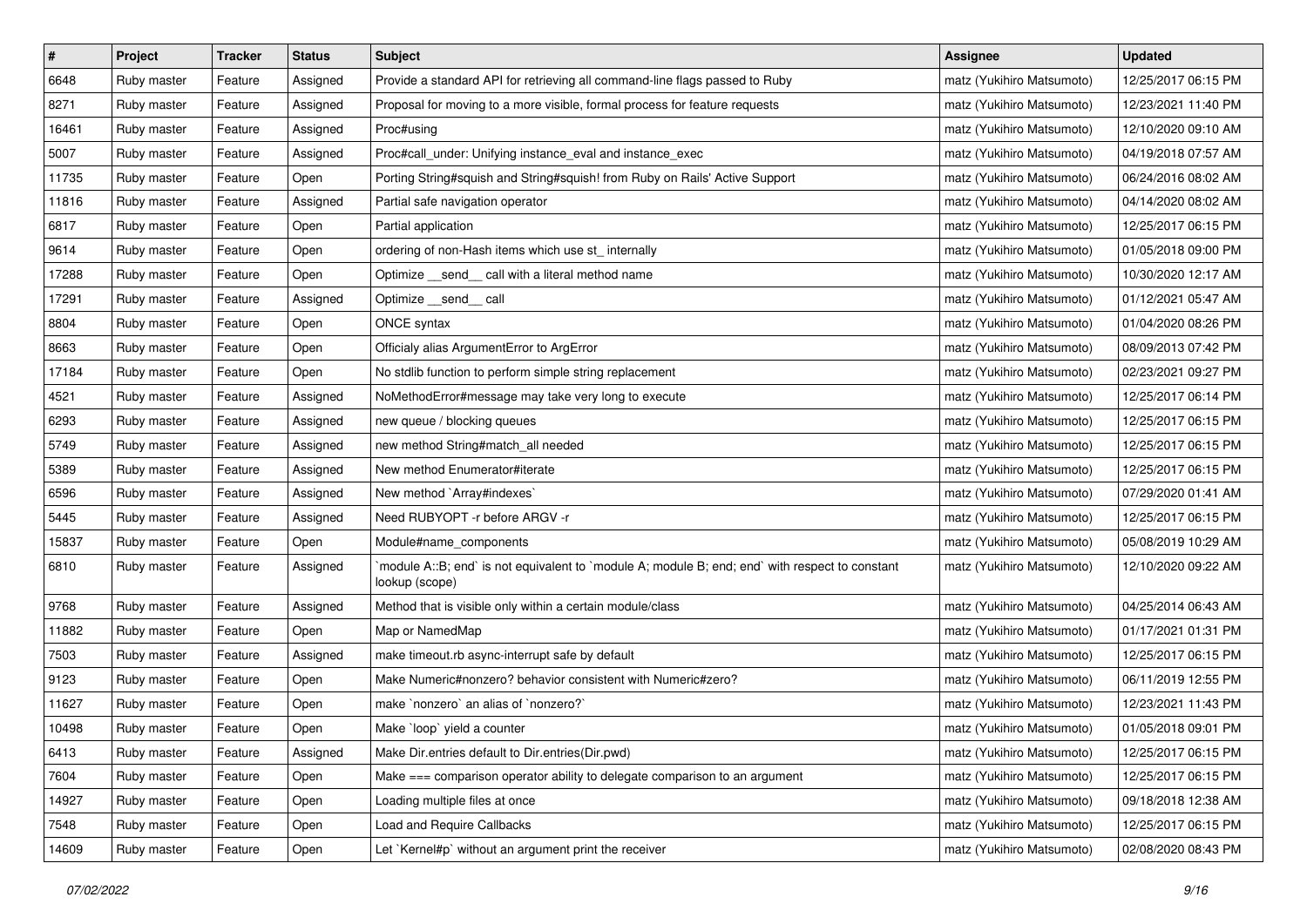| $\pmb{\#}$ | Project     | <b>Tracker</b> | <b>Status</b> | <b>Subject</b>                                                                             | <b>Assignee</b>           | <b>Updated</b>      |
|------------|-------------|----------------|---------------|--------------------------------------------------------------------------------------------|---------------------------|---------------------|
| 5456       | Ruby master | Feature        | Assigned      | kernel#syscall() should be removed.                                                        | matz (Yukihiro Matsumoto) | 12/10/2020 08:46 AM |
| 15112      | Ruby master | Feature        | Open          | Introducing the short form of `STDERR.puts expr.inspect`.                                  | matz (Yukihiro Matsumoto) | 10/12/2018 02:02 AM |
| 14128      | Ruby master | Feature        | Open          | Introduce Hash#delete default value                                                        | matz (Yukihiro Matsumoto) | 11/25/2017 04:41 PM |
| 9070       | Ruby master | Feature        | Open          | Introduce `---` as synonym of `end` keyword                                                | matz (Yukihiro Matsumoto) | 11/02/2013 03:23 AM |
| 15192      | Ruby master | Feature        | Open          | Introduce a new "shortcut assigning" syntax to convenient setup instance variables         | matz (Yukihiro Matsumoto) | 12/14/2021 06:42 PM |
| 18159      | Ruby master | Feature        | Open          | Integrate functionality of dead_end gem into Ruby                                          | matz (Yukihiro Matsumoto) | 06/17/2022 02:06 PM |
| 6594       | Ruby master | Feature        | Assigned      | Integrated Functor                                                                         | matz (Yukihiro Matsumoto) | 12/10/2020 08:53 AM |
| 16894      | Ruby master | Feature        | Open          | Integer division for Ruby 3                                                                | matz (Yukihiro Matsumoto) | 05/18/2020 03:41 PM |
| 7644       | Ruby master | Feature        | Assigned      | In refinements, change "using" keyword to a less generic word.                             | matz (Yukihiro Matsumoto) | 12/10/2020 08:49 AM |
| 7377       | Ruby master | Feature        | Open          | #indetical? as an alias for #equal?                                                        | matz (Yukihiro Matsumoto) | 12/25/2017 06:15 PM |
| 16495      | Ruby master | Feature        | Open          | Inconsistent quotes in error messages                                                      | matz (Yukihiro Matsumoto) | 06/15/2022 04:21 PM |
| 14982      | Ruby master | Feature        | Open          | Improve namespace system in ruby to avoiding top-level names chaos                         | matz (Yukihiro Matsumoto) | 12/31/2021 05:39 PM |
| 12306      | Ruby master | Feature        | Open          | Implement String #blank? #present? and improve #strip and family to handle unicode         | matz (Yukihiro Matsumoto) | 07/22/2018 10:55 PM |
| 8536       | Ruby master | Feature        | Assigned      | Implement is_numeric? family of methods                                                    | matz (Yukihiro Matsumoto) | 12/25/2017 06:15 PM |
| 5064       | Ruby master | Feature        | Assigned      | HTTP user-agent class                                                                      | matz (Yukihiro Matsumoto) | 12/25/2017 06:15 PM |
| 14546      | Ruby master | Feature        | Open          | Hash#delete!                                                                               | matz (Yukihiro Matsumoto) | 05/30/2018 08:24 PM |
| 6277       | Ruby master | Feature        | Assigned      | Hash#convert_key                                                                           | matz (Yukihiro Matsumoto) | 12/25/2017 06:15 PM |
| 6641       | Ruby master | Feature        | Open          | Hash.auto constructor                                                                      | matz (Yukihiro Matsumoto) | 12/25/2017 06:15 PM |
| 8948       | Ruby master | Feature        | Assigned      | Frozen regex                                                                               | matz (Yukihiro Matsumoto) | 12/20/2020 07:15 PM |
| 7611       | Ruby master | Feature        | Open          | Focal method for all loads/requires                                                        | matz (Yukihiro Matsumoto) | 12/25/2017 06:15 PM |
| 17849      | Ruby master | Feature        | Open          | Fix Timeout timeout so that it can be used in threaded Web servers                         | matz (Yukihiro Matsumoto) | 04/10/2022 06:26 AM |
| 6337       | Ruby master | Feature        | Assigned      | FileUtils#sync                                                                             | matz (Yukihiro Matsumoto) | 12/25/2017 06:15 PM |
| 6671       | Ruby master | Feature        | Assigned      | File.split_all and File.split_root                                                         | matz (Yukihiro Matsumoto) | 12/25/2017 06:15 PM |
| 6811       | Ruby master | Feature        | Assigned      | File, Dir and FileUtils should have bang-versions of singleton methods that fails silently | matz (Yukihiro Matsumoto) | 12/25/2017 06:15 PM |
| 6376       | Ruby master | Feature        | Assigned      | Feature lookup and checking if feature is loaded                                           | matz (Yukihiro Matsumoto) | 12/25/2017 06:15 PM |
| 7121       | Ruby master | Feature        | Assigned      | Extending the use of `require'                                                             | matz (Yukihiro Matsumoto) | 12/25/2017 06:15 PM |
| 8229       | Ruby master | Feature        | Open          | extend Hash.include?                                                                       | matz (Yukihiro Matsumoto) | 12/10/2020 08:53 AM |
| 12543      | Ruby master | Feature        | Assigned      | explicit tail call syntax: foo() then return                                               | matz (Yukihiro Matsumoto) | 04/18/2021 03:02 PM |
| 11122      | Ruby master | Feature        | Open          | exception-free non-blocking Queue/SizedQueue operations                                    | matz (Yukihiro Matsumoto) | 05/06/2015 08:53 PM |
| 11307      | Ruby master | Feature        | Open          | exception-free non-blocking Queue#pop                                                      | matz (Yukihiro Matsumoto) | 06/25/2015 11:06 PM |
| 6308       | Ruby master | Feature        | Assigned      | Eliminate delegation from WeakRef                                                          | matz (Yukihiro Matsumoto) | 12/23/2021 11:40 PM |
| 6869       | Ruby master | Feature        | Open          | Do not treat `_` parameter exceptionally                                                   | matz (Yukihiro Matsumoto) | 12/10/2020 08:58 AM |
| 16630      | Ruby master | Misc           | Assigned      | Deprecate pub/ruby/*snapshot* and use pub/ruby/snapshot/* instead                          | matz (Yukihiro Matsumoto) | 02/27/2020 09:52 AM |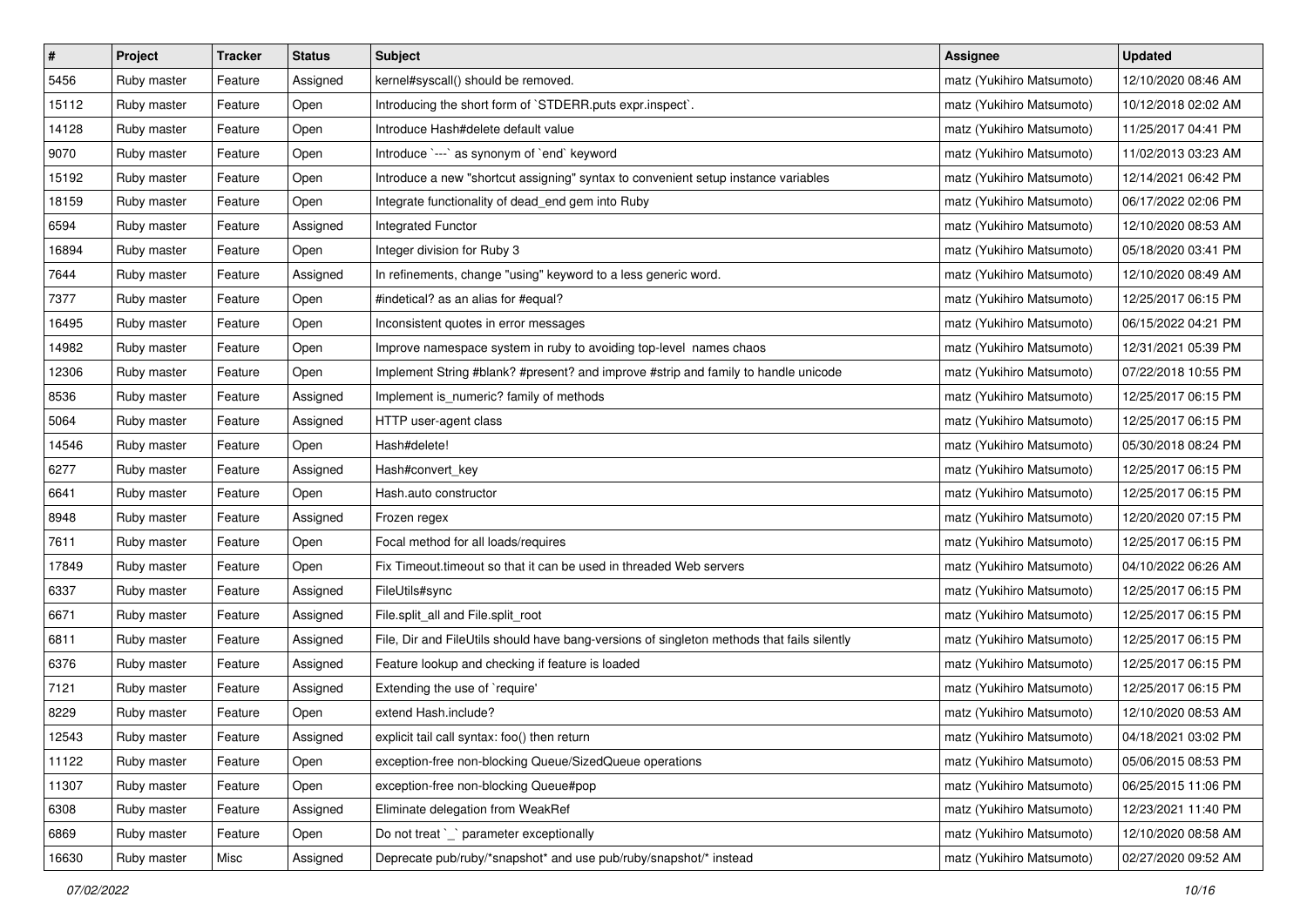| $\pmb{\#}$ | Project     | <b>Tracker</b> | <b>Status</b> | <b>Subject</b>                                                                           | Assignee                  | <b>Updated</b>      |
|------------|-------------|----------------|---------------|------------------------------------------------------------------------------------------|---------------------------|---------------------|
| 10549      | Ruby master | Feature        | Open          | Deprecate each_with_index and each_with_object in favor of with_index and with_object    | matz (Yukihiro Matsumoto) | 07/27/2021 11:09 AM |
| 7739       | Ruby master | Feature        | Assigned      | Define Hash#  as Hash#reverse_merge in Rails                                             | matz (Yukihiro Matsumoto) | 12/25/2017 06:15 PM |
| 4514       | Ruby master | Feature        | Assigned      | #deep_clone and #deep_dup for Objects                                                    | matz (Yukihiro Matsumoto) | 12/25/2017 06:14 PM |
| 14760      | Ruby master | Misc           | Open          | cross-thread IO#close semantics                                                          | matz (Yukihiro Matsumoto) | 05/17/2018 08:21 AM |
| 5129       | Ruby master | Feature        | Assigned      | Create a core class "FileArray" and make "ARGF" its instance                             | matz (Yukihiro Matsumoto) | 01/23/2018 02:02 PM |
| 8850       | Ruby master | Feature        | Assigned      | Convert Rational to decimal string                                                       | matz (Yukihiro Matsumoto) | 12/25/2017 06:15 PM |
| 7314       | Ruby master | Feature        | Assigned      | Convert Proc to Lambda doesn't work in MRI                                               | matz (Yukihiro Matsumoto) | 05/21/2016 09:15 AM |
| 7748       | Ruby master | Feature        | Open          | Contextual send                                                                          | matz (Yukihiro Matsumoto) | 12/10/2020 08:53 AM |
| 7149       | Ruby master | Feature        | Open          | Constant magic for everyone.                                                             | matz (Yukihiro Matsumoto) | 12/25/2017 06:15 PM |
| 7087       | Ruby master | Feature        | Assigned      | ::ConditionVariable#wait does not work with Monitor because Monitor#sleep does not exist | matz (Yukihiro Matsumoto) | 12/25/2017 06:15 PM |
| 6611       | Ruby master | Feature        | Assigned      | Comments requested on implementation of set_parse_func                                   | matz (Yukihiro Matsumoto) | 12/25/2017 06:15 PM |
| 8839       | Ruby master | Feature        | Assigned      | Class and module should return the class or module that was opened                       | matz (Yukihiro Matsumoto) | 12/28/2015 08:36 AM |
| 7546       | Ruby master | Feature        | Open          | Change behavior of `Array#slice` for an argument of `Range` class                        | matz (Yukihiro Matsumoto) | 12/10/2020 08:49 AM |
| 14724      | Ruby master | Feature        | Open          | chains of inequalities                                                                   | matz (Yukihiro Matsumoto) | 05/19/2018 01:06 AM |
| 7914       | Ruby master | Feature        | Open          | Case for local class methods                                                             | matz (Yukihiro Matsumoto) | 12/25/2017 06:15 PM |
| 12813      | Ruby master | Feature        | Assigned      | Calling chunk_while, slice_after, slice_before, slice_when with no block                 | matz (Yukihiro Matsumoto) | 12/06/2016 12:58 PM |
| 12019      | Ruby master | Feature        | Open          | Better low-level support for writing concurrent libraries                                | matz (Yukihiro Matsumoto) | 12/23/2021 11:43 PM |
| 15330      | Ruby master | Feature        | Open          | autoload_relative                                                                        | matz (Yukihiro Matsumoto) | 06/19/2022 11:25 PM |
| 15277      | Ruby master | Feature        | Open          | at exec                                                                                  | matz (Yukihiro Matsumoto) | 05/25/2020 01:09 AM |
| 4539       | Ruby master | Feature        | Assigned      | Array#zip_with                                                                           | matz (Yukihiro Matsumoto) | 11/28/2019 08:23 AM |
| 9023       | Ruby master | Feature        | Assigned      | Array#tail                                                                               | matz (Yukihiro Matsumoto) | 12/23/2021 11:40 PM |
| 7444       | Ruby master | Feature        | Open          | Array#product_set                                                                        | matz (Yukihiro Matsumoto) | 12/25/2017 06:15 PM |
| 7657       | Ruby master | Feature        | Open          | Array#& doesn't accept Enumerables                                                       | matz (Yukihiro Matsumoto) | 12/25/2017 06:15 PM |
| 16986      | Ruby master | Feature        | Open          | Anonymous Struct literal                                                                 | matz (Yukihiro Matsumoto) | 01/15/2022 04:57 PM |
| 7132       | Ruby master | Feature        | Assigned      | Alternation between named / ordered method arguments and aliases for method arguments.   | matz (Yukihiro Matsumoto) | 12/25/2017 06:15 PM |
| 11390      | Ruby master | Feature        | Open          | Allow symbols starting with numbers                                                      | matz (Yukihiro Matsumoto) | 08/14/2015 05:23 AM |
| 15991      | Ruby master | Feature        | Open          | Allow questionmarks in variable names                                                    | matz (Yukihiro Matsumoto) | 07/30/2019 03:57 AM |
| 17785      | Ruby master | Feature        | Open          | Allow named parameters to be keywords                                                    | matz (Yukihiro Matsumoto) | 12/17/2021 06:10 PM |
| 8678       | Ruby master | Feature        | Assigned      | Allow invalid string to work with regexp                                                 | matz (Yukihiro Matsumoto) | 01/05/2018 09:00 PM |
| 10404      | Ruby master | Feature        | Open          | Allow individual finalizers to be removed with ObjectSpace.undefine_finalizer            | matz (Yukihiro Matsumoto) | 10/20/2014 08:14 AM |
| 7436       | Ruby master | Feature        | Assigned      | Allow for a "granularity" flag for backtrace_locations                                   | matz (Yukihiro Matsumoto) | 12/25/2017 06:15 PM |
| 6452       | Ruby master | Feature        | Assigned      | Allow extend to override class methods                                                   | matz (Yukihiro Matsumoto) | 12/10/2020 08:53 AM |
| 5582       | Ruby master | Feature        | Assigned      | Allow clone of singleton methods on a BasicObject                                        | matz (Yukihiro Matsumoto) | 12/25/2017 06:15 PM |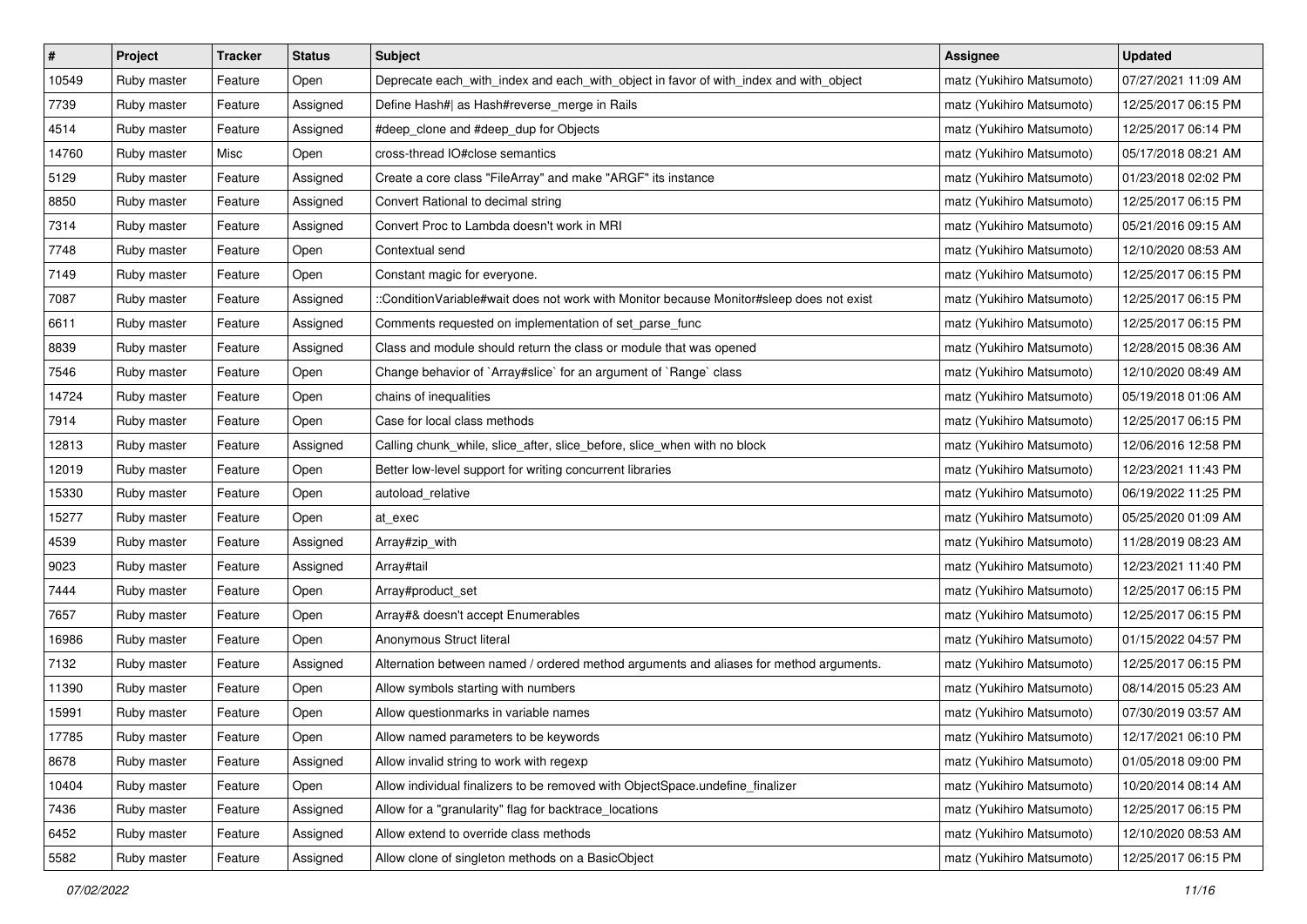| $\sharp$ | Project     | Tracker    | <b>Status</b> | <b>Subject</b>                                                                    | Assignee                                | <b>Updated</b>      |
|----------|-------------|------------|---------------|-----------------------------------------------------------------------------------|-----------------------------------------|---------------------|
| 17279    | Ruby master | Feature    | Open          | Allow a negative step in Range#step with a block                                  | matz (Yukihiro Matsumoto)               | 10/22/2020 02:23 AM |
| 8016     | Ruby master | Feature    | Assigned      | Alias __FILE__ and __LINE__ as methods                                            | matz (Yukihiro Matsumoto)               | 12/25/2017 06:15 PM |
| 7614     | Ruby master | Feature    | Open          | alias accessor                                                                    | matz (Yukihiro Matsumoto)               | 12/25/2017 06:15 PM |
| 5945     | Ruby master | Feature    | Assigned      | Add the ability to mark a at_exit as process-local.                               | matz (Yukihiro Matsumoto)               | 10/10/2018 08:29 AM |
| 10574    | Ruby master | Feature    | Open          | Add String#Ichomp and String.Ichomp!                                              | matz (Yukihiro Matsumoto)               | 12/15/2014 04:34 PM |
| 9043     | Ruby master | Feature    | Open          | Add String#f method as shortcut for #freeze                                       | matz (Yukihiro Matsumoto)               | 01/05/2018 09:00 PM |
| 7883     | Ruby master | Feature    | Open          | Add Regex#to_proc                                                                 | matz (Yukihiro Matsumoto)               | 12/25/2017 06:15 PM |
| 7654     | Ruby master | Feature    | Open          | Add optional code block to IO::readlines                                          | matz (Yukihiro Matsumoto)               | 12/25/2017 06:15 PM |
| 6842     | Ruby master | Feature    | Assigned      | Add Optional Arguments to String#strip                                            | matz (Yukihiro Matsumoto)               | 08/24/2016 05:50 AM |
| 4818     | Ruby master | Feature    | Assigned      | Add method marshalable?                                                           | matz (Yukihiro Matsumoto)               | 12/25/2017 06:15 PM |
| 7876     | Ruby master | Feature    | Open          | Add method for accessing Class from within Singleton Class                        | matz (Yukihiro Matsumoto)               | 12/25/2017 06:15 PM |
| 17830    | Ruby master | Feature    | Open          | Add Integer#previous and Integer#prev                                             | matz (Yukihiro Matsumoto)               | 04/27/2021 11:35 PM |
| 10489    | Ruby master | Feature    | Open          | Add inherit method for clearer and multiple inheritance                           | matz (Yukihiro Matsumoto)               | 12/10/2020 08:53 AM |
| 10481    | Ruby master | Feature    | Assigned      | Add "if" and "unless" clauses to rescue statements                                | matz (Yukihiro Matsumoto)               | 01/18/2015 02:46 PM |
| 5970     | Ruby master | Feature    | Assigned      | Add Enumerable#join with same semantics as Array#join                             | matz (Yukihiro Matsumoto)               | 12/25/2017 06:15 PM |
| 12244    | Ruby master | Feature    | Open          | Add a way to `integer - integer % num`                                            | matz (Yukihiro Matsumoto)               | 05/17/2016 06:05 AM |
| 6309     | Ruby master | Feature    | Assigned      | Add a reference queue for weak references                                         | matz (Yukihiro Matsumoto)               | 08/23/2020 09:07 PM |
| 7704     | Ruby master | Feature    | Open          | Add a list of enabled (experimental) language features.                           | matz (Yukihiro Matsumoto)               | 12/25/2017 06:15 PM |
| 11181    | Ruby master | Feature    | Open          | Add a line directive to Ruby                                                      | matz (Yukihiro Matsumoto)               | 01/26/2016 02:04 AM |
| 8042     | Ruby master | Feature    | Assigned      | Add Addrinfo#socket to create a socket that is not connected or bound             | matz (Yukihiro Matsumoto)               | 12/25/2017 06:15 PM |
| 18439    | Ruby master | Feature    | Open          | Support YJIT for VC++                                                             | maximecb (Maxime<br>Chevalier-Boisvert) | 01/10/2022 11:29 PM |
| 17339    | Ruby master | Feature    | Assigned      | Semantic grouping with BigDecimal#to_s                                            | mrkn (Kenta Murata)                     | 12/20/2021 12:39 PM |
| 10782    | Ruby master | Feature    | Assigned      | Patch: Add constants for BigDecimal for ZERO, ONE, TEN                            | mrkn (Kenta Murata)                     | 05/21/2015 08:13 AM |
| 7321     | Ruby master | Feature    | Assigned      | Newton.#nsolve 00 2 0000000000                                                    | mrkn (Kenta Murata)                     | 12/25/2017 06:15 PM |
| 5310     | Ruby master | Feature    | Assigned      | Integral objects                                                                  | mrkn (Kenta Murata)                     | 12/25/2017 06:15 PM |
| 8295     | Ruby master | Feature    | Assigned      | Float I Rational 0000000000000 BigDecimal 0000000                                 | mrkn (Kenta Murata)                     | 12/25/2017 06:15 PM |
| 5179     | Ruby master | <b>Bug</b> | Assigned      | Complex#rationalize and to_r with approximate zeros                               | mrkn (Kenta Murata)                     | 01/17/2020 03:00 AM |
| 18677    | Ruby master | <b>Bug</b> | Assigned      | BigDecimal#power (**) returns FloatDomainError when passing an infinite parameter | mrkn (Kenta Murata)                     | 04/20/2022 02:04 AM |
| 6857     | Ruby master | Feature    | Assigned      | bigdecimal/math BigMath.E/BigMath.exp R. P. Feynman inspired optimization         | mrkn (Kenta Murata)                     | 12/25/2017 06:15 PM |
| 5133     | Ruby master | Feature    | Assigned      | Array#unzip as an alias of Array#transpose                                        | mrkn (Kenta Murata)                     | 12/25/2017 06:15 PM |
| 16350    | Ruby master | Feature    | Assigned      | ArithmeticSequence#member? can result in infinite loop                            | mrkn (Kenta Murata)                     | 05/29/2020 10:26 PM |
| 14476    | Ruby master | Feature    | Assigned      | Adding same_all? for checking whether all items in an Array are same              | mrkn (Kenta Murata)                     | 08/28/2020 01:10 PM |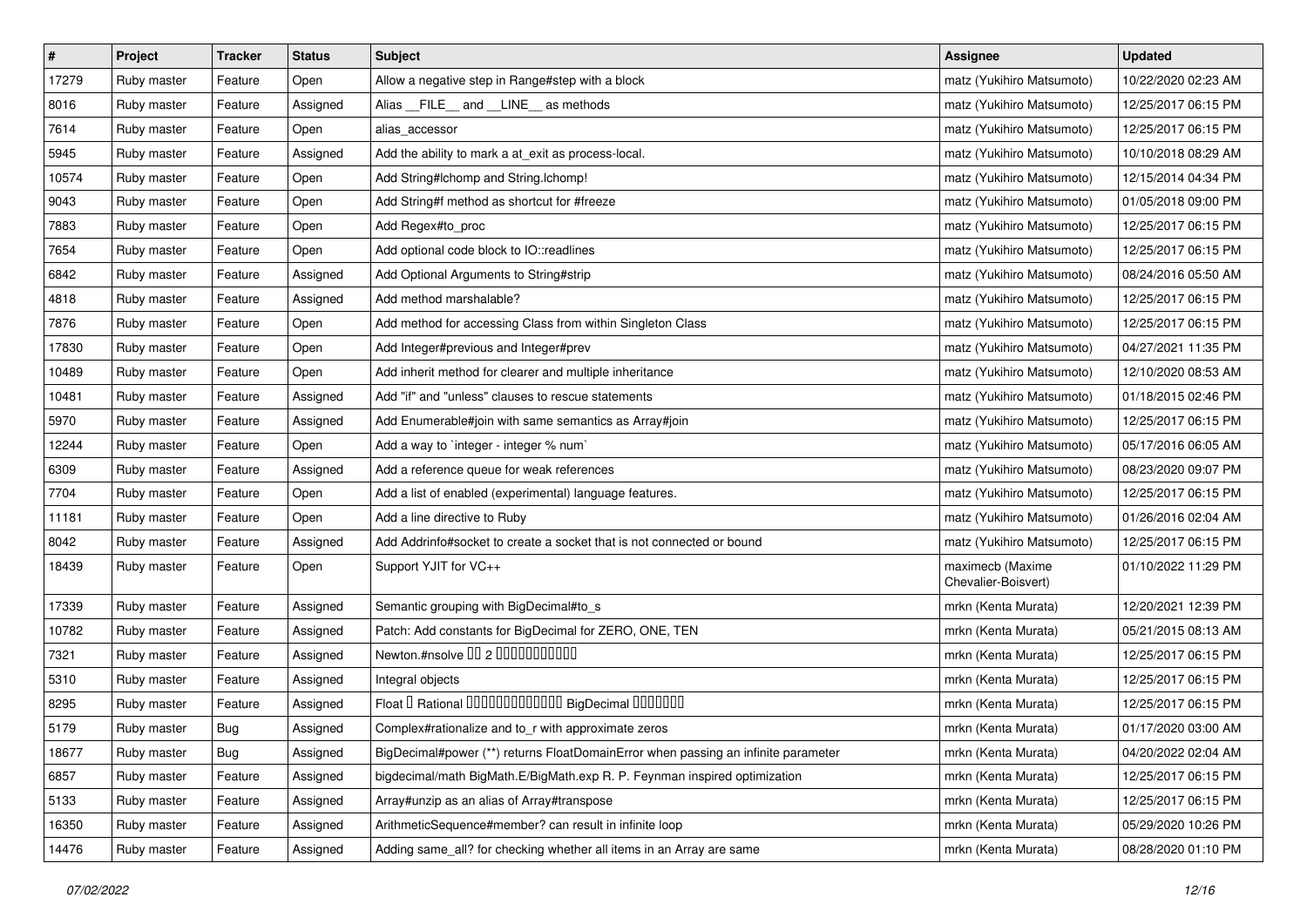| $\pmb{\#}$ | Project     | <b>Tracker</b> | <b>Status</b> | <b>Subject</b>                                                                                               | <b>Assignee</b>         | <b>Updated</b>      |
|------------|-------------|----------------|---------------|--------------------------------------------------------------------------------------------------------------|-------------------------|---------------------|
| 6973       | Ruby master | Feature        | Assigned      | Add an #integral? method to Numeric to test for whole-number values                                          | mrkn (Kenta Murata)     | 12/25/2017 06:15 PM |
| 5654       | Ruby master | Feature        | Assigned      | Introduce global lock to avoid concurrent require                                                            | nahi (Hiroshi Nakamura) | 12/25/2017 06:15 PM |
| 17638      | Ruby master | Feature        | Assigned      | Support backtracing with the libbacktrace library                                                            | naruse (Yui NARUSE)     | 03/05/2021 03:40 PM |
| 11526      | Ruby master | Bug            | Assigned      | Streaming HTTP requests are not idempotent and should not be retried                                         | naruse (Yui NARUSE)     | 07/01/2019 09:16 PM |
| 6265       | Ruby master | Feature        | Assigned      | Remove 'useless' 'concatenation' syntax                                                                      | naruse (Yui NARUSE)     | 08/10/2016 02:36 AM |
| 18371      | Ruby master | Misc           | Assigned      | Release branches (release information in general)                                                            | naruse (Yui NARUSE)     | 03/23/2022 10:32 PM |
| 10628      | Ruby master | Misc           | Open          | Peformance of URI module                                                                                     | naruse (Yui NARUSE)     | 12/26/2014 04:08 PM |
| 13221      | Ruby master | Feature        | Assigned      | [PATCH] gems/bundled_gems: add "curses" RubyGem                                                              | naruse (Yui NARUSE)     | 09/25/2017 06:32 PM |
| 5764       | Ruby master | Feature        | Assigned      | Net::HTTP should assume HTTP/0.9 on unexpected responses                                                     | naruse (Yui NARUSE)     | 07/15/2019 05:06 PM |
| 9020       | Ruby master | Feature        | Assigned      | Net::HTTPResponse predicate/query methods                                                                    | naruse (Yui NARUSE)     | 12/25/2017 06:15 PM |
| 16559      | Ruby master | Feature        | Open          | Net::HTTP#request injects "Connection: close" header if #started? is false, wasting HTTP server<br>resources | naruse (Yui NARUSE)     | 05/28/2020 07:37 PM |
| 7892       | Ruby master | <b>Bug</b>     | Open          | MIME encoding bug of NKF.nkf                                                                                 | naruse (Yui NARUSE)     | 12/25/2017 06:15 PM |
| 15007      | Ruby master | Misc           | Open          | Let all Init_xxx and extension APIs frequently called from init code paths be considered cold                | naruse (Yui NARUSE)     | 12/06/2018 11:05 AM |
| 17111      | Ruby master | Feature        | Assigned      | Improve performance of Net::HTTPHeader#set_form by 40%                                                       | naruse (Yui NARUSE)     | 08/10/2020 05:36 AM |
| 15931      | Ruby master | Feature        | Open          | encoding for CESU-8                                                                                          | naruse (Yui NARUSE)     | 12/20/2019 05:42 AM |
| 15940      | Ruby master | Feature        | Open          | Coerce symbols internal fstrings in UTF8 rather than ASCII to better share memory with string literals       | naruse (Yui NARUSE)     | 07/30/2019 04:17 AM |
| 5461       | Ruby master | Feature        | Assigned      | Add pipelining to Net::HTTP                                                                                  | naruse (Yui NARUSE)     | 12/25/2017 06:15 PM |
| 7964       | Ruby master | Bug            | Assigned      | Writing an ASCII-8BIT String to a StringIO created from a UTF-8 String                                       | nobu (Nobuyoshi Nakada) | 01/05/2018 09:00 PM |
| 7840       | Ruby master | <b>Bug</b>     | Open          | -Wdeclaration-after-statement is valid for C/ObjC but not for C++                                            | nobu (Nobuyoshi Nakada) | 06/02/2020 04:41 PM |
| 12725      | Ruby master | <b>Bug</b>     | Assigned      | Trying to use ./miniruby before it exists                                                                    | nobu (Nobuyoshi Nakada) | 04/28/2017 01:45 PM |
| 17662      | Ruby master | Misc           | Assigned      | The heredoc pattern used in tests does not syntax highlight correctly in many editors                        | nobu (Nobuyoshi Nakada) | 06/30/2021 12:54 PM |
| 13269      | Ruby master | <b>Bug</b>     | Assigned      | test/readline/test_readline.rb and mingw                                                                     | nobu (Nobuyoshi Nakada) | 03/13/2017 08:56 AM |
| 12473      | Ruby master | <b>Bug</b>     | Assigned      | Test failure on fedora with TestTimeExtension#test_huge_precision                                            | nobu (Nobuyoshi Nakada) | 04/28/2017 01:45 PM |
| 16497      | Ruby master | <b>Bug</b>     | Assigned      | StringIO#internal_encoding is broken (more severely in 2.7)                                                  | nobu (Nobuyoshi Nakada) | 10/26/2021 04:31 PM |
| 16025      | Ruby master | Misc           | Assigned      | 'st_check_for_sizeof_st_index_t' declared as array with a negative size (emscripten)                         | nobu (Nobuyoshi Nakada) | 07/30/2019 11:20 AM |
| 11670      | Ruby master | Feature        | Open          | Show warning to make nested def obsolete                                                                     | nobu (Nobuyoshi Nakada) | 11/09/2015 07:40 AM |
| 5317       | Ruby master | <b>Bug</b>     | Assigned      |                                                                                                              | nobu (Nobuyoshi Nakada) | 01/05/2018 09:00 PM |
| 16978      | Ruby master | Feature        | Open          | Ruby should not use realpath for FILE                                                                        | nobu (Nobuyoshi Nakada) | 04/01/2022 11:30 AM |
| 8270       | Ruby master | Feature        | Open          | Ruby should build without thread support (aka minix)                                                         | nobu (Nobuyoshi Nakada) | 12/10/2020 08:53 AM |
| 16747      | Ruby master | Misc           | Assigned      | Repository reorganization request                                                                            | nobu (Nobuyoshi Nakada) | 05/22/2020 01:30 PM |
| 6769       | Ruby master | Feature        | Assigned      | rbinstall.rb: install both src and batch files separetely                                                    | nobu (Nobuyoshi Nakada) | 10/30/2015 12:38 PM |
| 14692      | Ruby master | Misc           | Open          | Question: Ruby stdlib's Option Parser                                                                        | nobu (Nobuyoshi Nakada) | 04/22/2018 05:53 AM |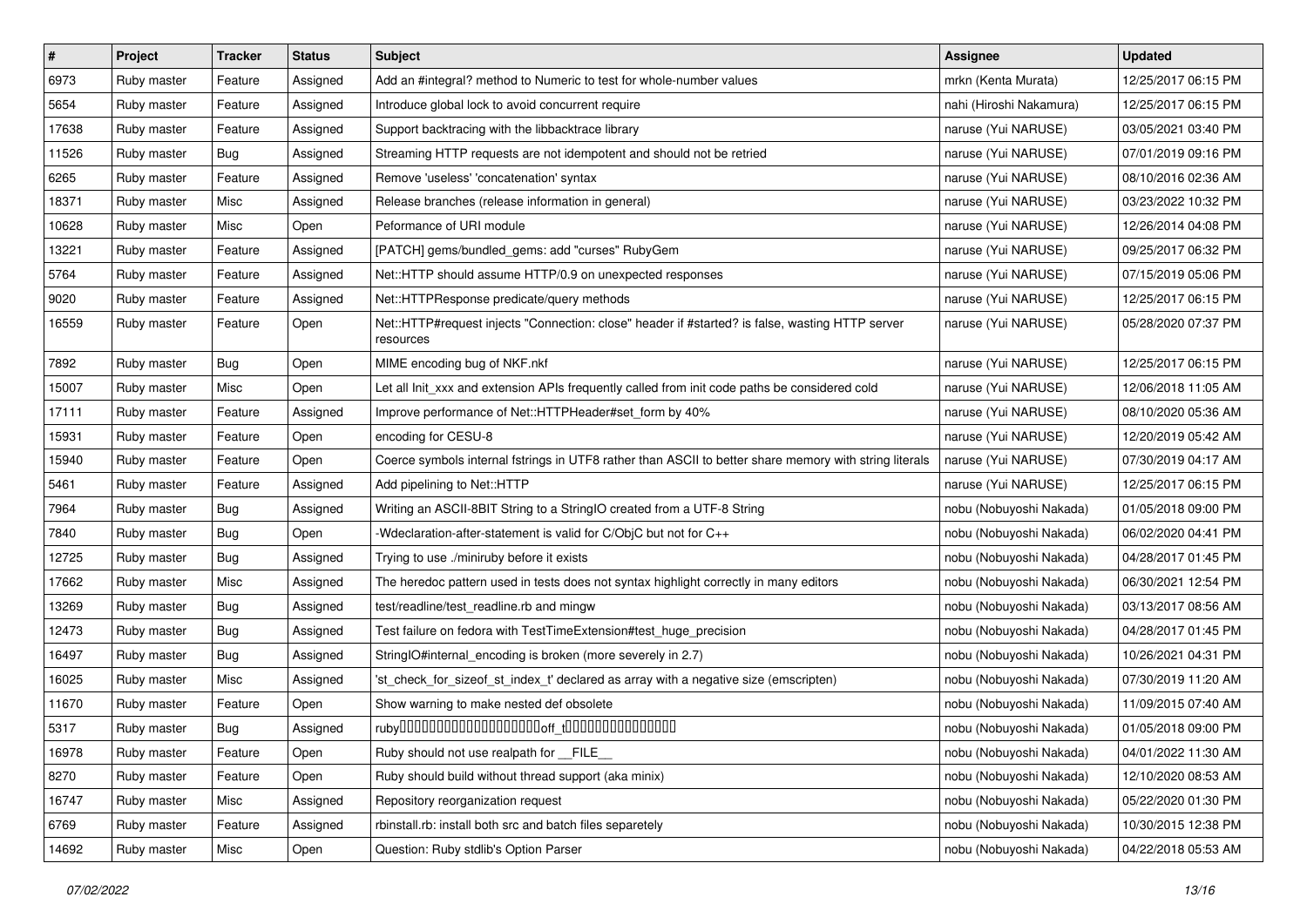| $\pmb{\#}$ | Project     | <b>Tracker</b> | <b>Status</b> | <b>Subject</b>                                                                                                                         | <b>Assignee</b>          | <b>Updated</b>      |
|------------|-------------|----------------|---------------|----------------------------------------------------------------------------------------------------------------------------------------|--------------------------|---------------------|
| 6012       | Ruby master | Feature        | Assigned      | Proc#source_location also return the column                                                                                            | nobu (Nobuyoshi Nakada)  | 02/12/2019 07:49 AM |
| 8460       | Ruby master | Feature        | Assigned      | PATCH: optparse: add keep_unknown option                                                                                               | nobu (Nobuyoshi Nakada)  | 05/27/2021 10:07 PM |
| 15305      | Ruby master | Feature        | Open          | [PATCH] include/ruby/ruby.h (RB_ALLOCV*): remove GC guard                                                                              | nobu (Nobuyoshi Nakada)  | 07/27/2021 11:39 AM |
| 12436      | Ruby master | Bug            | Assigned      | newline argument of File.open seems not respected on Windows                                                                           | nobu (Nobuyoshi Nakada)  | 10/25/2021 09:07 AM |
| 4924       | Ruby master | Feature        | Assigned      | mkmf have header fails with C++ headers                                                                                                | nobu (Nobuyoshi Nakada)  | 12/25/2017 06:15 PM |
| 17578      | Ruby master | <b>Bug</b>     | Assigned      | mkmf experimental C++ Support                                                                                                          | nobu (Nobuyoshi Nakada)  | 01/27/2021 03:51 AM |
| 8299       | Ruby master | Bug            | Assigned      | Minor error in float parsing                                                                                                           | nobu (Nobuyoshi Nakada)  | 12/30/2019 03:00 AM |
| 13298      | Ruby master | <b>Bug</b>     | Assigned      | mingw SEGV TestEnumerable#test callcc                                                                                                  | nobu (Nobuyoshi Nakada)  | 06/04/2021 03:41 AM |
| 18623      | Ruby master | <b>Bug</b>     | Open          | make runnable' does not work                                                                                                           | nobu (Nobuyoshi Nakada)  | 03/16/2022 01:28 AM |
| 12064      | Ruby master | Feature        | Open          | Make creation of enc/unicode/casefold.h automatic again                                                                                | nobu (Nobuyoshi Nakada)  | 02/12/2016 06:13 AM |
| 14543      | Ruby master | Bug            | Assigned      | 'make commit' show error of 'common-srcs'                                                                                              | nobu (Nobuyoshi Nakada)  | 06/02/2018 04:17 AM |
| 7745       | Ruby master | Feature        | Open          | lib/observer.rb: Observers are compared by identity                                                                                    | nobu (Nobuyoshi Nakada)  | 12/25/2017 06:15 PM |
| 9955       | Ruby master | Bug            | Assigned      | issue building dll on mingw, library not found                                                                                         | nobu (Nobuyoshi Nakada)  | 01/05/2018 09:00 PM |
| 16291      | Ruby master | Feature        | Open          | Introduce support for resize in rb_ary_freeze and prefer internal use of rb_ary_freeze and<br>rb_str_freeze for String and Array types | nobu (Nobuyoshi Nakada)  | 12/25/2020 02:43 AM |
| 13516      | Ruby master | Feature        | Assigned      | Improve the text of the circular require warning                                                                                       | nobu (Nobuyoshi Nakada)  | 08/31/2017 05:49 AM |
| 7532       | Ruby master | Feature        | Assigned      | Hardcoded compiler location                                                                                                            | nobu (Nobuyoshi Nakada)  | 12/25/2017 06:15 PM |
| 15806      | Ruby master | Misc           | Assigned      | Explicitly initialise encodings on init to remove branches on encoding lookup                                                          | nobu (Nobuyoshi Nakada)  | 08/29/2019 04:29 AM |
| 14971      | Ruby master | Bug            | Open          | error: implicit declaration of function 'rb_vm_call0                                                                                   | nobu (Nobuyoshi Nakada)  | 09/06/2018 03:53 AM |
| 7394       | Ruby master | Feature        | Assigned      | Enumerable#find ifnone parameter could be non-callable                                                                                 | nobu (Nobuyoshi Nakada)  | 02/10/2021 09:32 AM |
| 13378      | Ruby master | Feature        | Open          | Eliminate 4 of 8 syscalls when requiring file by absolute path                                                                         | nobu (Nobuyoshi Nakada)  | 06/16/2017 07:57 AM |
| 2324       | Ruby master | Feature        | Assigned      | Dir instance methods for relative path                                                                                                 | nobu (Nobuyoshi Nakada)  | 12/25/2017 05:58 PM |
| 13577      | Ruby master | Feature        | Assigned      | Digest.file accidentally receives File object but uses file path                                                                       | nobu (Nobuyoshi Nakada)  | 05/20/2017 06:50 PM |
| 6360       | Ruby master | <b>Bug</b>     | Assigned      | Debug information build even without requesting it                                                                                     | nobu (Nobuyoshi Nakada)  | 01/05/2018 09:00 PM |
| 10416      | Ruby master | <b>Bug</b>     | Open          | Create mechanism for updating of Unicode data files downstreams when we want                                                           | nobu (Nobuyoshi Nakada)  | 10/08/2021 06:40 AM |
| 16836      | Ruby master | <b>Bug</b>     | Assigned      | configure-time LDFLAGS leak into ruby pkg-config file                                                                                  | nobu (Nobuyoshi Nakada)  | 08/14/2021 09:10 AM |
| 9010       | Ruby master | <b>Bug</b>     | Assigned      | ./configure --prefix= cannot handle directories with spaces                                                                            | nobu (Nobuyoshi Nakada)  | 04/26/2021 10:38 PM |
| 8449       | Ruby master | Feature        | Open          | Array#ary_plus always returns an array                                                                                                 | nobu (Nobuyoshi Nakada)  | 06/02/2013 04:23 PM |
| 8959       | Ruby master | Feature        | Assigned      | Allow top level prepend                                                                                                                | nobu (Nobuyoshi Nakada)  | 10/16/2013 03:22 AM |
| 15072      | Ruby master | <b>Bug</b>     | Open          | thread.c:4356:5: error: implicit declaration of function 'ubf_list_atfork'                                                             | normalperson (Eric Wong) | 09/20/2018 03:32 AM |
| 11299      | Ruby master | Feature        | Open          | [PATCH] use Array instead of custom struct for generic ivars                                                                           | normalperson (Eric Wong) | 06/24/2015 12:38 AM |
| 13721      | Ruby master | Feature        | Assigned      | [PATCH] net/imap: dedupe attr keys in Net::IMAP::FetchData                                                                             | normalperson (Eric Wong) | 07/27/2017 09:51 AM |
| 10328      | Ruby master | Feature        | Open          | [PATCH] make OPT_SUPPORT_JOKE a proper VM option                                                                                       | normalperson (Eric Wong) | 01/05/2018 09:01 PM |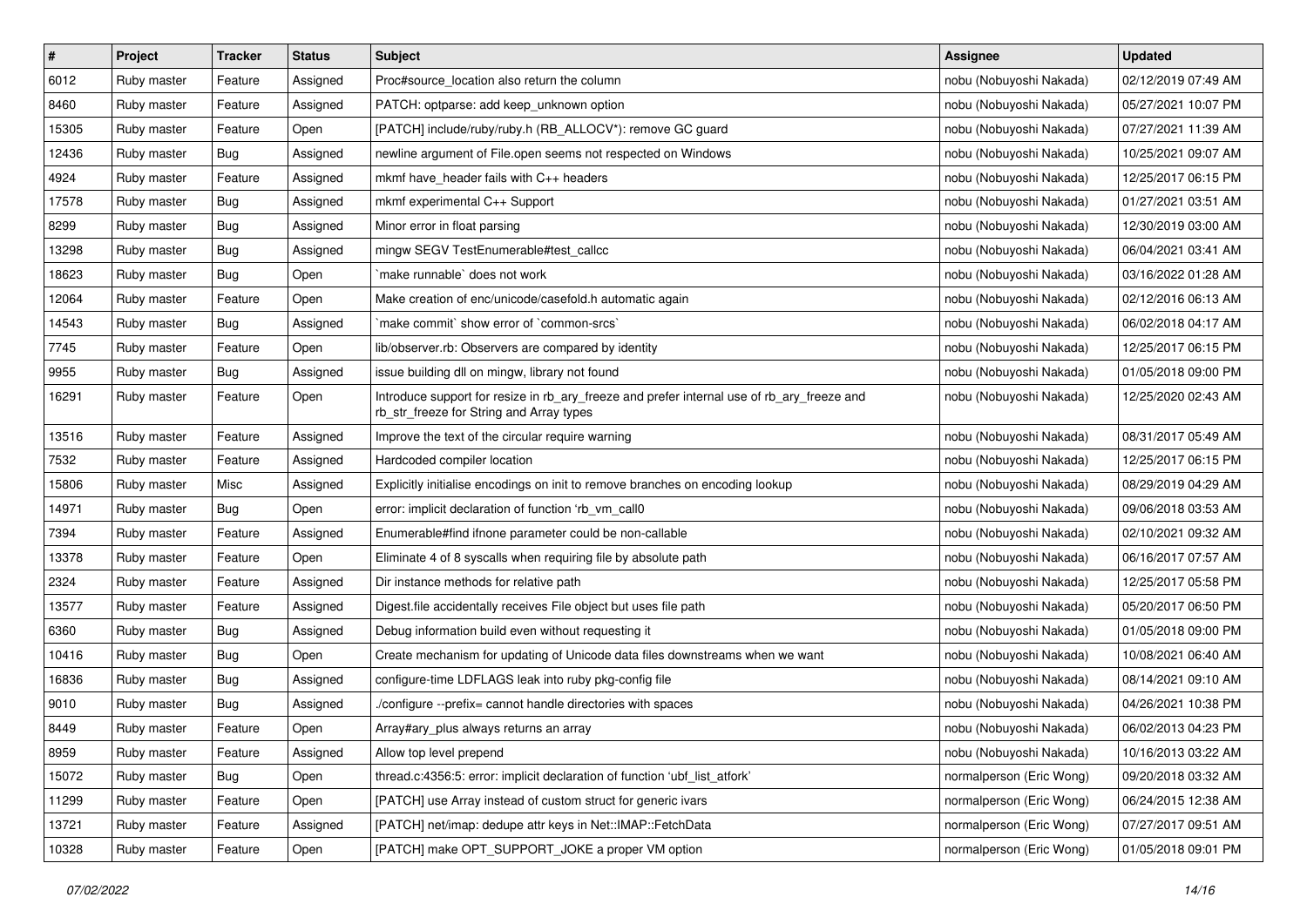| $\vert$ # | Project     | Tracker    | <b>Status</b> | <b>Subject</b>                                                                | <b>Assignee</b>                       | <b>Updated</b>      |
|-----------|-------------|------------|---------------|-------------------------------------------------------------------------------|---------------------------------------|---------------------|
| 14901     | Ruby master | Feature    | Assigned      | [PATCH] do not block SIGCHLD in normal Ruby Threads                           | normalperson (Eric Wong)              | 07/19/2021 05:23 AM |
| 18727     | Ruby master | Bug        | Assigned      | Make failed on x86_64-cygwin (LoadError)                                      | peterzhu2118 (Peter Zhu)              | 04/16/2022 05:15 AM |
| 16805     | Ruby master | Misc       | Assigned      | Coroutine's license is unclear                                                | ReiOdaira (Rei Odaira)                | 07/01/2021 10:09 PM |
| 12354     | Ruby master | Feature    | Assigned      | PKey::EC Can't output public key pem when private key exists                  | rhenium (Kazuki Yamaguchi)            | 07/24/2019 10:57 PM |
| 8126      | Ruby master | Feature    | Assigned      | OpenSSL::SSL::SSLSocket does not define #recv and #send messages              | rhenium (Kazuki Yamaguchi)            | 08/08/2019 11:05 PM |
| 12582     | Ruby master | <b>Bug</b> | Assigned      | OpenSSL Authenticated Encryption should check for tag length                  | rhenium (Kazuki Yamaguchi)            | 04/28/2017 01:45 PM |
| 18658     | Ruby master | Bug        | Open          | Need openssl 3 support for Ubuntu 22.04 (Ruby 2.7.x and 3.0.x)                | rhenium (Kazuki Yamaguchi)            | 05/30/2022 08:06 PM |
| 13864     | Ruby master | <b>Bug</b> | Assigned      | Rinda multicast test failures due to missing default route                    | seki (Masatoshi Seki)                 | 08/17/2021 07:16 AM |
| 14412     | Ruby master | Feature    | Assigned      | DRb UNIX on local machine: add support for getpeereid()                       | seki (Masatoshi Seki)                 | 01/28/2018 12:51 PM |
| 5434      | Ruby master | Feature    | Assigned      | Allow per-class whitelisting of methods safe to expose through DRb            | seki (Masatoshi Seki)                 | 12/25/2017 06:15 PM |
| 12281     | Ruby master | Feature    | Assigned      | Allow lexically scoped use of refinements with `using {}` block syntax        | shugo (Shugo Maeda)                   | 06/13/2016 07:44 AM |
| 17289     | Ruby master | <b>Bug</b> | Assigned      | Time#strftime occurs Segmentation Fault on ruby-2.7.2p137                     | shyouhei (Shyouhei Urabe)             | 11/05/2020 07:57 AM |
| 17376     | Ruby master | Misc       | Assigned      | Reduce number of GitHub Actions                                               | shyouhei (Shyouhei Urabe)             | 12/10/2020 11:50 AM |
| 18726     | Ruby master | Misc       | Open          | CI Error on c99 and c2x                                                       | shyouhei (Shyouhei Urabe)             | 04/19/2022 09:05 AM |
| 6682      | Ruby master | Feature    | Assigned      | Add a method to return an instance attached by a singleton class              | shyouhei (Shyouhei Urabe)             | 12/25/2017 06:15 PM |
| 9115      | Ruby master | <b>Bug</b> | Assigned      | Logger traps all exceptions; breaks Timeout                                   | sonots (Naotoshi Seo)                 | 08/20/2019 12:47 PM |
| 11955     | Ruby master | Feature    | Assigned      | Expose Object that Receives logs in Logger                                    | sonots (Naotoshi Seo)                 | 11/09/2017 11:35 AM |
| 13622     | Ruby master | Misc       | Assigned      | Documentation missing                                                         | stomar (Marcus Stollsteimer)          | 06/03/2017 07:27 AM |
| 6613      | Ruby master | Feature    | Assigned      | VT_RECORD, IRecordInfo Support in WIN32OLE                                    | suke (Masaki Suketa)                  | 12/25/2017 06:15 PM |
| 5334      | Ruby master | <b>Bug</b> | Assigned      | Segmentation fault in InternetExplorer IServiceProvider interface             | suke (Masaki Suketa)                  | 12/30/2019 03:00 AM |
| 15239     | Ruby master | Feature    | Assigned      | [patch] test-spec win32ole                                                    | suke (Masaki Suketa)                  | 12/29/2019 01:04 PM |
| 9590      | Ruby master | Feature    | Open          | introduce st_foreach_update and st_foreach_update_check for performance.      | tarui (Masaya Tarui)                  | 01/05/2018 09:00 PM |
| 7788      | Ruby master | Feature    | Open          | YAML Tag Schema Support                                                       | tenderlovemaking (Aaron<br>Patterson) | 12/25/2017 06:15 PM |
| 7488      | Ruby master | Feature    | Assigned      | Receiving object_id in object creation probes                                 | tenderlovemaking (Aaron<br>Patterson) | 12/25/2017 06:15 PM |
| 7518      | Ruby master | Feature    | Assigned      | Fiddle::Pointer#to_str and Fiddle::Pointer#to_int should be removed           | tenderlovemaking (Aaron<br>Patterson) | 08/15/2013 04:56 AM |
| 11292     | Ruby master | Feature    | Open          | objspace: Dump type of special consts                                         | tmm1 (Aman Karmani)                   | 06/22/2015 04:22 AM |
| 10038     | Ruby master | Feature    | Assigned      | Extend ObjectSpace.dump to expose buffer addresses for String and Array       | tmm1 (Aman Karmani)                   | 01/05/2018 09:01 PM |
| 11599     | Ruby master | Feature    | Open          | Dump entries of hash in ObjectSpace                                           | tmm1 (Aman Karmani)                   | 11/24/2015 05:52 PM |
| 12653     | Ruby master | Feature    | Assigned      | Use wide WinAPI for rb_w32_getcwd                                             | usa (Usaku NAKAMURA)                  | 09/12/2016 06:35 AM |
| 11142     | Ruby master | Bug        | Open          | Command line argument parser on windows handles double quotes inconsistently. | usa (Usaku NAKAMURA)                  | 05/12/2015 04:09 PM |
| 15166     | Ruby master | Feature    | Assigned      | 2.5 times faster implementation than current gcd implmentation                | watson1978 (Shizuo Fujita)            | 04/26/2019 09:12 PM |